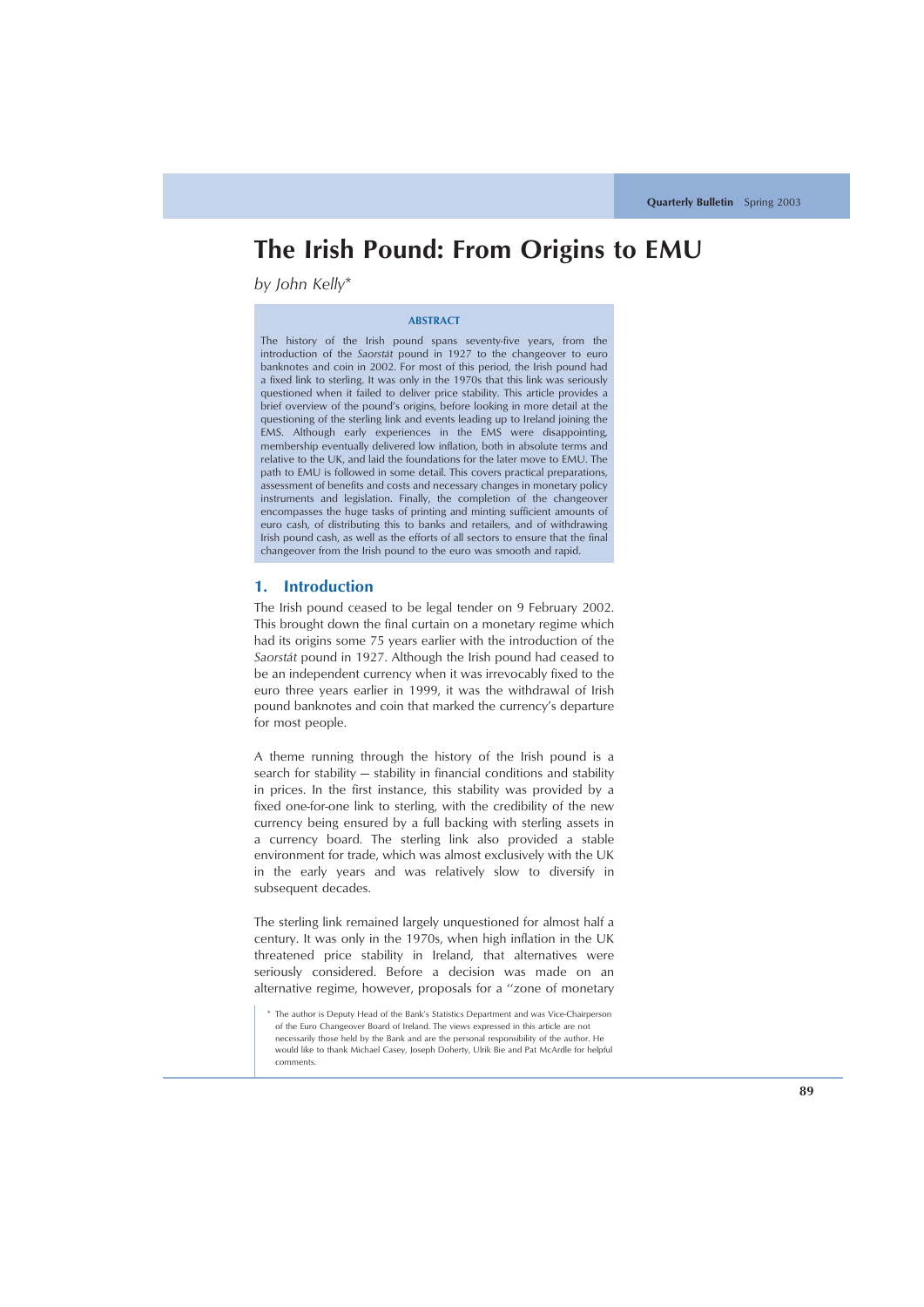stability'' emerged in Europe. The upshot was that the Irish pound joined the European Monetary System (EMS) at its inception in March 1979. Sterling remained outside and appreciated sharply; this resulted in a breaking of the sterling link within a couple of weeks.

The expected price stability did not come immediately but was eventually delivered by EMS membership. Our experiences in the EMS had brought us some way down the road towards monetary union and Ireland approached proposals for Economic and Monetary Union (EMU) with a positive attitude. The balance of advantage lay in joining other EU Member States in this venture and, on 1 January 1999, Ireland became one of the eleven founder members of EMU.

It is not possible to provide a comprehensive history of the Irish pound in the space of this article. The approach therefore is selective, with the emphasis being placed on major developments. The article begins with some background to the Irish pound's origins. Next, it traces the steps leading up to the establishment of the Central Bank and the gradual expansion of its functions. Change is the theme for the 1970s, which began with decimalisation and ended with EMS membership and the breaking of the link with sterling. With the exception of the 1992/93 currency crisis, the EMS years do not receive a detailed treatment. This is reserved for the many facets of preparations for EMU: from the rationale for membership to changes in monetary policy implementation; from business and public information campaigns to legal convergence.

No epitaph to the Irish pound would be complete without mention of the unprecedented challenges of producing and distributing sufficient euro banknotes and coin to facilitate a smooth changeover and then withdrawing Irish pound cash. These are dealt with in the final two sections, along with other aspects of completing the changeover from the Irish pound to the euro.

## **2. Origins of the Irish Pound**

Although a separate Irish currency, which fluctuated in value against sterling, had existed during the eighteenth and early nineteenth century, the Act of Union in 1800 provided for the eventual assimilation of the Irish pound with that of the UK. This process was completed in 1826, so that by the time Saorstát ´Eireann (the Irish Free State) was established, in December 1922, the fixed link with sterling had been in existence for nearly a century. Given that Ireland's external trade at the time was almost completely dominated by trade with the  $UK<sup>1</sup>$ , it is perhaps

<sup>1</sup> The first official statistics of the Irish Free State showed that in 1924 Great Britain and Northern Ireland together accounted for 98 per cent of Irish exports and 80 per cent of imports.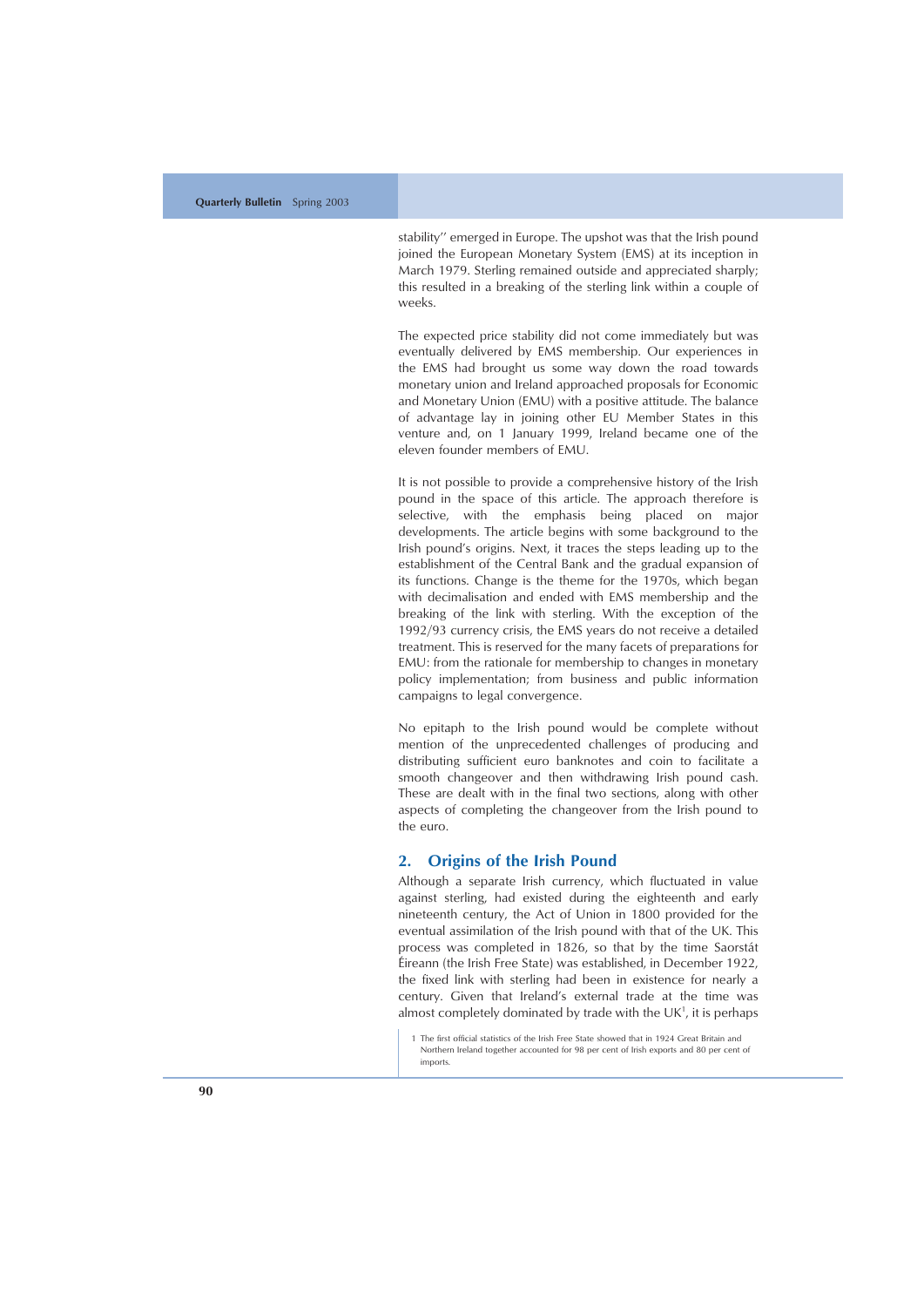not surprising that the establishment of an independent currency was not uppermost among the tasks of the newly independent state.

The first tentative steps towards an Irish currency began with coinage. Under the *Coinage Act, 1926*, the Minister for Finance was authorised to issue token coins of silver, nickel and bronze. The denomination of these coins would be the same as those of British coins already in circulation. One small difference was that Irish silver coin would have a 75 per cent silver content, as opposed to 50 per cent for British coins. It is suggested that this might have been seen as a means of ''securing a good reception'' for the new Irish coins (Moynihan, 1975). All the new coins, issued on 12 December 1928, were to be legal tender for limited amounts (forty shillings for silver coins and one shilling for bronze coins), while British coins issued under the *Coinage Acts, 1870* to 1920 also retained legal tender status for the same amounts.<sup>2</sup>

The decision to produce coins of the same value and denominations as British coins might suggest an unquestioning acceptance that the future currency of Saorstát Éireann should be tied to sterling. This was not so. The sterling link was, in fact, considered in discussions preceding the drafting of the Coinage Bill. The extensive trading and financial relations with the UK and the pure convenience of the arrangement, however, were seen as overwhelming arguments in its favour, at that stage.

In 1922, three types of banknotes were in circulation in Ireland: British Treasury notes, Bank of England notes and notes issued by Irish banks, with only the first of these having legal tender status. While this situation may have been less than satisfactory, no serious inconvenience was involved in a temporary continuance of the *status quo* (Brennan, 1931). Moreover, it was widely accepted that a careful preliminary review was essential before legislation on a new currency could be framed. This review was initiated with the appointment of a Banking Commission in 1926, under the chairmanship of Prof. Henry Parker-Willis of Columbia University, who had previously been Director of Research at the US Federal Reserve Board. The Commission's terms of reference were ''to consider and to report to the Minister for Finance what changes, if any, in the law relative to banking and note issue are necessary or desirable, regard being had to the altered circumstances arising from the establishment of Saorstát Éireann".

The *First Interim Report* of the Commission dealt with banking and currency. Its recommendation was that, while it was desirable for the State to establish its own currency system, this might best be done through the adoption of a fixed relationship

<sup>2</sup> The position of British coins remained anomalous until the passing of the *Coinage Act, 1950*, which reserved legal tender status for Irish token coins (Moynihan, 1975, p30).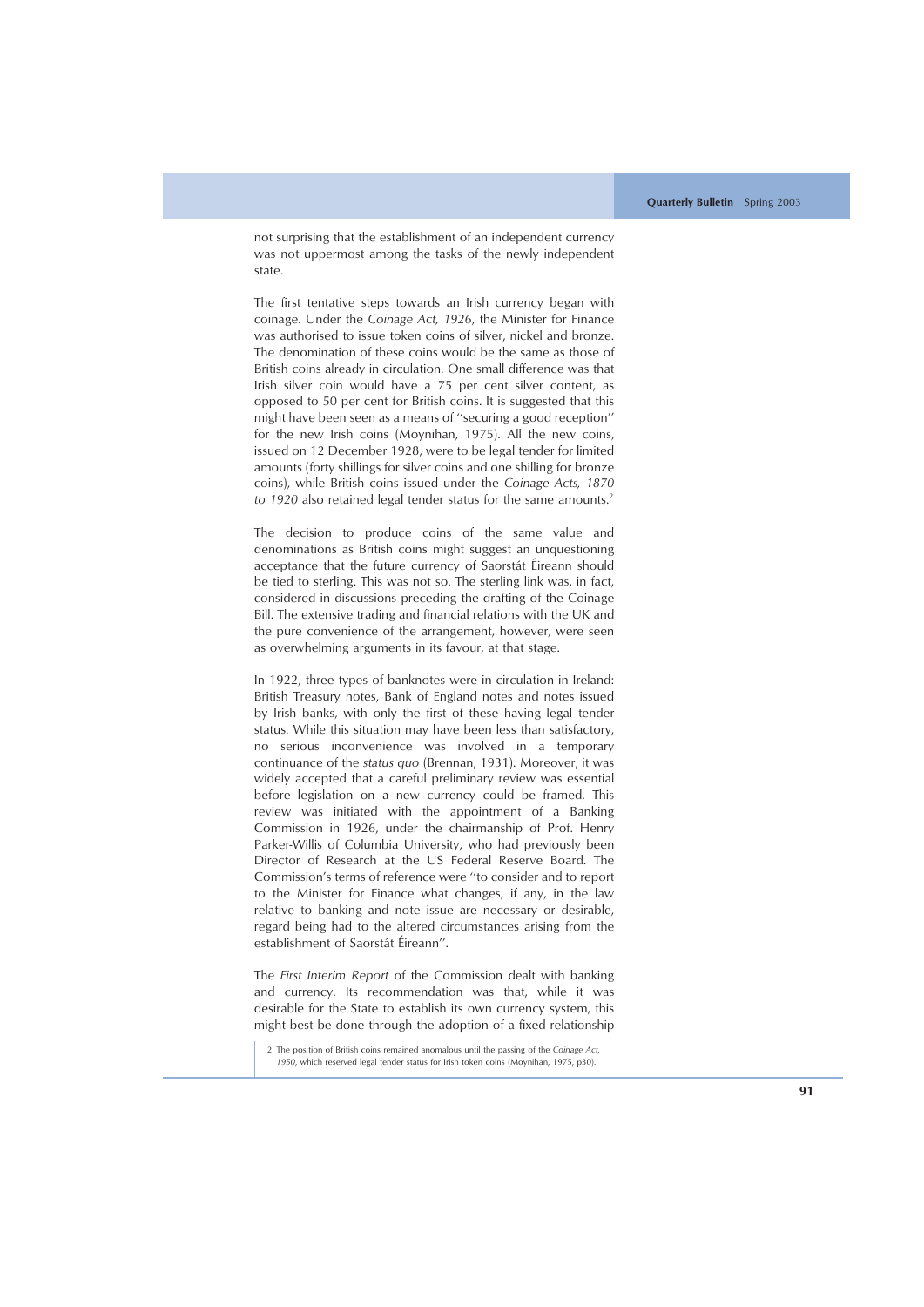to sterling. It also recommended that responsibility for banknote issue should be given to a non-political independent Currency Commission, to be established by an Act of the Oireachtas.

All the essential points of the Banking Commission's recommendations were included in the *Currency Act, 1927*. The Act provided for a new unit of value, to be known as the *Saorsta´ t* pound<sup>3</sup>, which would be maintained at parity with the pound sterling. Convertibility to sterling would be ensured by a full backing by British Government securities, liquid sterling balances and gold, under the control of the Currency Commission, and was underpinned by a guarantee that Irish banknotes would be paid at par in sterling (without fee, margin or commission) at the Bank of England.

While the question of establishing a central bank was within the scope of the Banking Commission's terms of reference, it decided against recommending it ''at the present time''. The State, it considered, had a sound banking system with direct access to the London money market, the Government's banking business was being satisfactorily dealt with and there was no local money market through which a central bank might operate. Moreover, the currency board system, operated by the Currency Commission, had the advantages of generating credibility in the currency through the fully-backed sterling link and providing seigniorage through the holding of British Government securities. In the context of later developments, it is of interest that ''parity of price level" between the Saorstát and Britain was included with freedom of trade and payments and the retention and possible return of investment funds, in the list of benefits flowing from the fixed link with sterling.

## **3. From Currency Board to Central Bank**

A further and more comprehensive discussion of the appropriate basis for the Irish currency took place in the *Commission of Inquiry into Banking, Currency and Credit,* which was established in 1934. This second banking commission took considerably longer in its deliberations than the first; it did not report until March 1938 when a majority report and three minority reports were produced. Central banks were in vogue at the time, following a recommendation in favour of their establishment by the World Economic Conference in 1933 4 , and the question of whether one should be set up in Ireland was explicitly examined by the Commission. In the end, the recommendations of the majority report might best be described as to ''hasten slowly'' towards setting up a central bank. A major drawback, the report

4 Central banks were established in New Zealand in 1934 and in Canada and India in 1935.

<sup>3</sup> After the 1937 Constitution came into force, the currency was known as the *Irish pound* .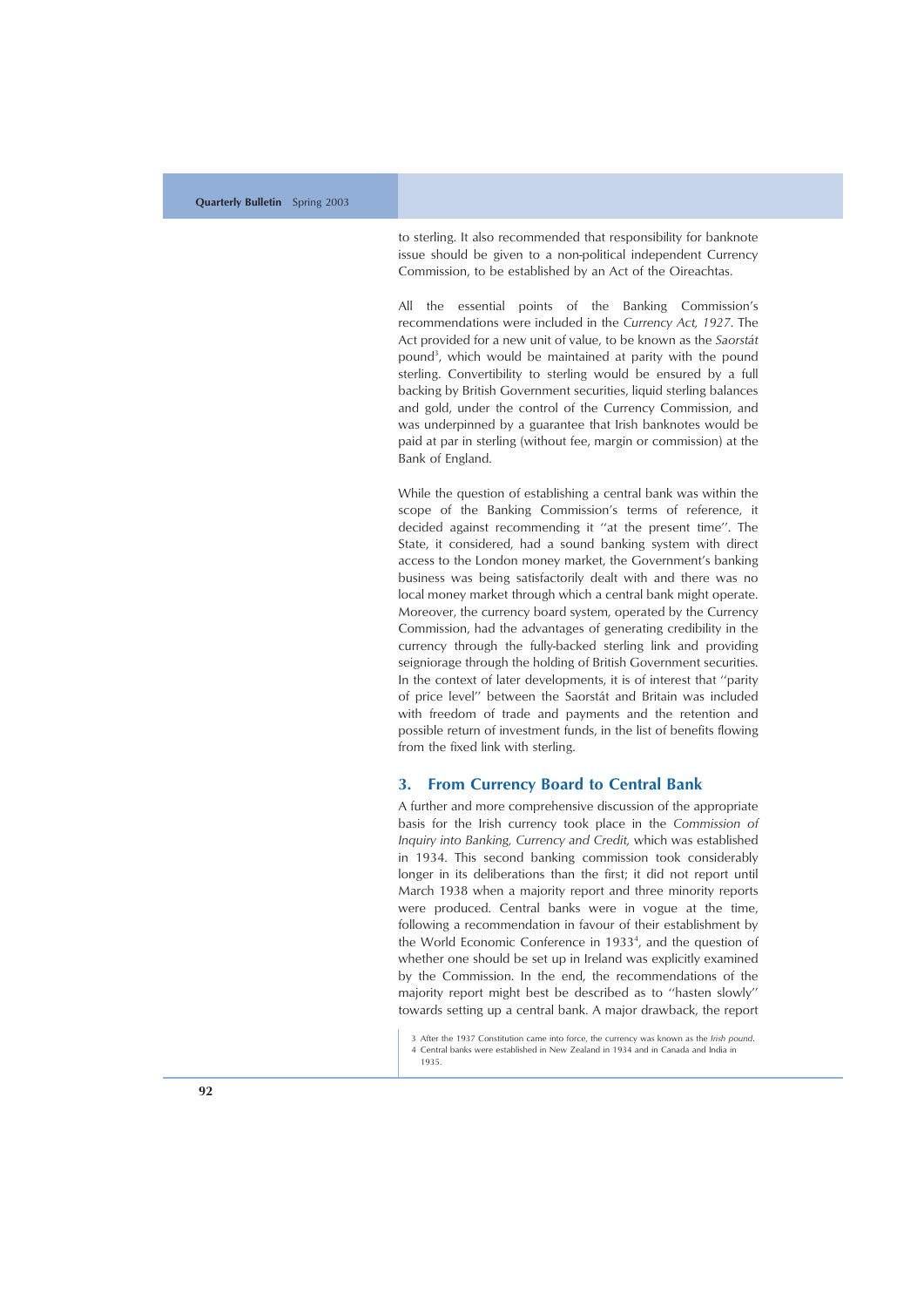considered, was that in Irish conditions the scope for openmarket operations would be limited.

As a first step, it suggested that the monetary authority be given power to rediscount bills and to make advances to banks on the collateral of Government securities. The authority should also be authorised to buy and sell fixed-interest gilt-edged securities. The name of the Currency Commission should be changed to emphasise the fact that, once these powers had been conferred on it, it would become a central bank. On the wider functions of a central bank, the report considered that the existing banking service provided to the Exchequer (by the Bank of Ireland) was satisfactory and no change was recommended.

With regard to the currency, maintaining the link with sterling was regarded as fundamental, in view of the close economic relations between the two countries and the need to maintain international confidence in the Irish pound. The existing one-forone parity was also considered to be appropriate. The view was that any change in this parity ''would introduce an element of uncertainty for the future, as it would be impossible to prevent the anticipation of further changes . . . .'' which would be ''a grave deterrent to enterprise'' (para. 211).

Movement towards the establishment of a central bank did not come until March 1942, when the Central Bank Bill was introduced in the Dáil. This bill gave effect to the enhanced powers and functions recommended by the Commission of Inquiry, and was signed by the President on 4 November. The *Central Bank Act, 1942* came into effect on 1 February 1943 and, amongst other things, committed the Bank to ''safeguarding the integrity of the currency''. The scope of the Act was limited in some aspects, however, and a number of characteristic central banking functions were not assigned to the Central Bank of Ireland at this time:

- it was not given custody of the cash reserves of the commercial banks;
- it was given no statutory power to restrict credit, though it could promote its expansion;
- the Bank of Ireland retained its position as banker to the Government;
- the conditions for influencing credit by open-market operations still did not exist; and
- Ireland's external monetary reserves continued to be held largely in the form of the external assets of the commercial banks (Doherty, 1993).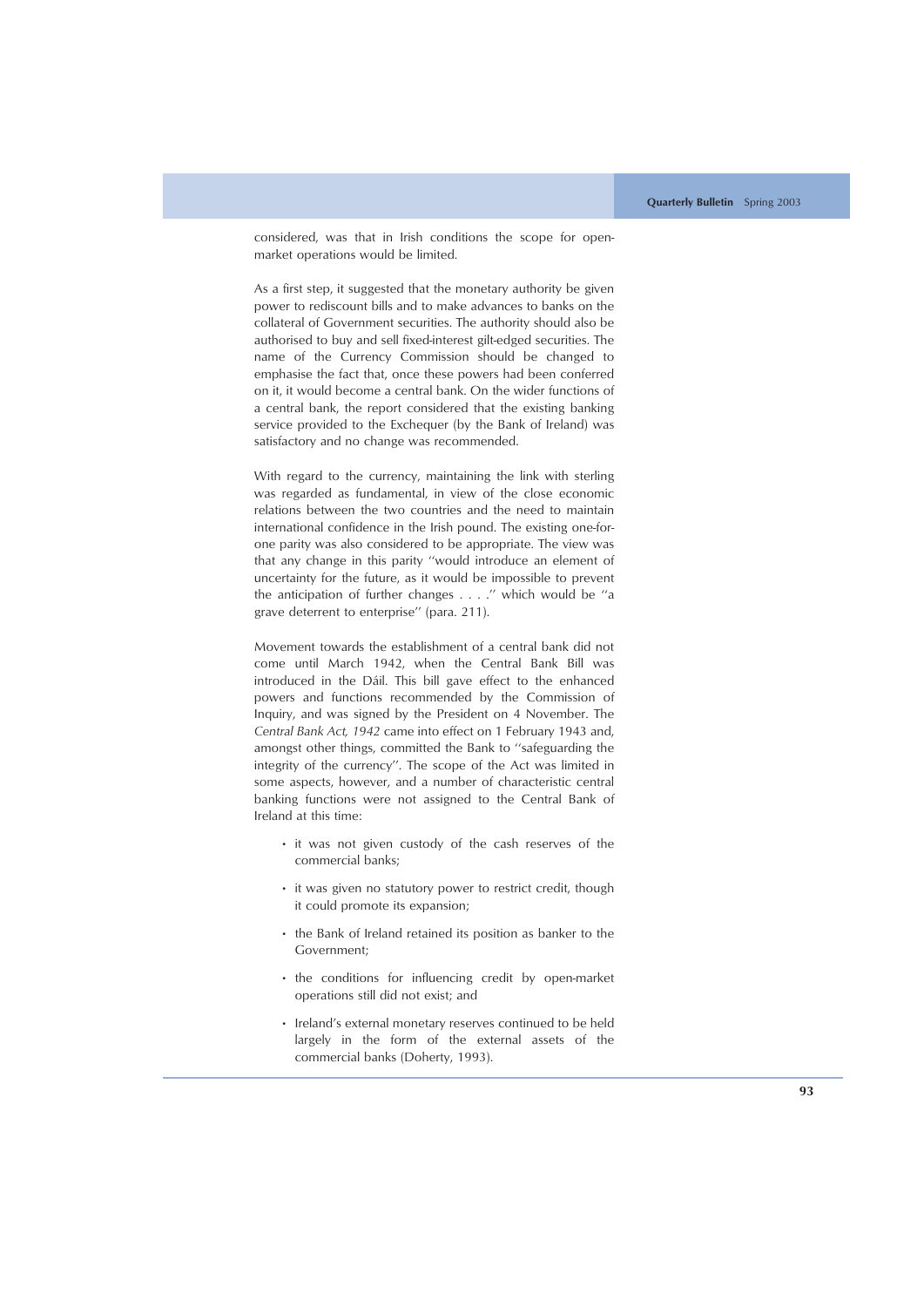This seriously constrained the Central Bank's ability to conduct an independent monetary policy. The Bank broadened its activities slowly in the decades which followed, leading to the charge that it remained, to all intents and purposes, a currency board until at least the early 1970s (Honohan, 1995).

Exchange rate arrangements, as set out in the *Currency Act, 1927* were not changed by the 1942 Act, despite some strong criticism of retaining the fixed parity link to sterling in the Dáil debate (Moynihan, 1975; The Economist, 1942). Nor was the link with sterling seriously questioned over the next 30 years or so, even though Ireland departed from the Commonwealth and declared a Republic in 1948 and sterling was devalued within the Bretton Woods system in 1949, and again in 1967.

## **4. The 1970s: A Decade of Change**

The decade began with the decimalisation of the Irish pound, in line with a similar move in the UK. Provision for this was made under the *Decimal Currency Acts, 1969* and *1970*, and the system formally commenced on 15 February 1971. Prior to this, however, the Central Bank had released 5 and 10 new pence coins for use as one and two shillings, respectively, and a new 50 pence coin for use as ten shillings in order to help the public to become familiar with the new currency.

Decimalisation was a much more limited exercise than the later changeover to the euro, since the denomination for larger value transactions — the pound — and the institutional basis for the Irish pound — the link to sterling — did not change. Nevertheless, decimalisation was seen as a major innovation and a Decimal Currency Board was established to educate and assist the public in making the transition. This Board provided a model for the Euro Changeover Board of Ireland (ECBI), which was established in 1998 with a similar mandate (see p 108).

The public perception of decimalisation was that it gave rise to a substantial rise in prices. World inflation was rising at the time, however, and any additional effect from decimalisation may have been comparatively small. But the view that ''decimalisation caused inflation'' became embedded in folk history and many believed that ''history'' would be repeated a generation later with the introduction of the euro.

Decimalisation would have provided a unique opportunity to break the link with sterling and introduce a new Irish currency. There was little support for such a radical move at the time but, as the decade progressed, a number of related developments led to a questioning of the appropriateness of continuing the fixed parity link with sterling. First, there was the breakdown of the Bretton Woods System of fixed exchange rates, with sterling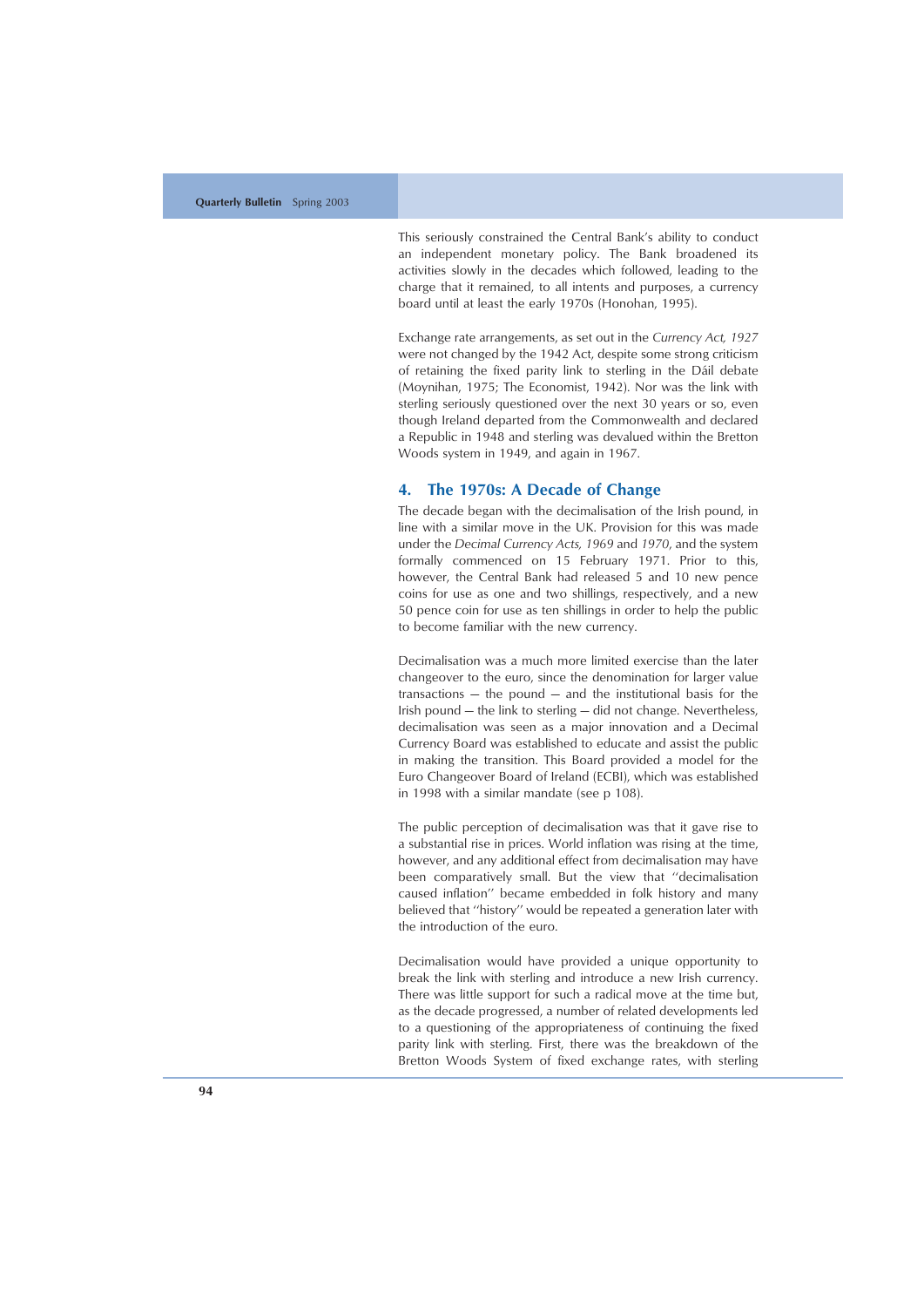departing from this to float in 1972. Second, inflation in the UK rose rapidly in the wake of the first oil crisis and more modern strands of economic theory suggested that a small economy operating a fixed peg to a larger country's currency would experience that country's inflation rate. Third, attempts to establish a common European currency and moves by Scandinavian countries towards a policy of stabilising their nominal effective exchange rate indices focused attention on alternative exchange rate arrangements. In addition, moves towards establishing a money market in Dublin, the transfer by the commercial banks of their sterling assets to the Central Bank in 1968 and the extended powers provided in the *Central Bank Act, 1971* made it possible to contemplate a more independent exchange rate policy for the Irish pound.

The Central Bank had set up a committee ''to consider and report on the functions that might be performed by an active money market in Ireland, the methods of operation of such a market and the practical steps that might be taken to facilitate its development'' in April 1967. The Committee's Report (The Money-Market Report), published in May 1969, recommended that a dealership-based money market should be encouraged and that the Bank should take the initiative to improve the functioning of the short- and medium-term bond markets to support this. In response, the Bank announced two-way dealing in short-dated Government securities and later, in 1974, extended its dealings to securities with up to five years to maturity. This, together with the transfer of some £40 million of the Associated Banks' external reserves to the Central Bank, arising from the Basle Arrangements for the Support of Sterling<sup>5</sup>, provided the foundations for the development of an Irish pound money market. [See Kelly (1993) for a fuller discussion of the development of money and foreign-exchange markets in Ireland].

The *Central Bank Act, 1971* expanded the Bank's monetary policy powers, gave it responsibility for licensing and supervision of banks and provided for the transfer of the Exchequer Account to the Bank. More significantly with regard to the currency, the Act provided for changes to be made in the exchange rate of the Irish pound by Government Order, after consultation with the Bank<sup>6</sup>.

Changing currents of economic theory also contributed to a lively debate on the appropriateness of maintaining the sterling link. In the early 1970s, the accepted wisdom was that a significant proportion of Irish inflation was influenced by domestic factors. This view drew empirical support from an influential input/output study by Geary, Henry and Pratschke

<sup>5</sup> Under these Arrangements, the UK offered to guarantee the value, in terms of US dollars,

of **central banks'** holdings of sterling reserves in the event of a devaluation of sterling.

<sup>6</sup> This was done by repealing Section 4 of the *Currency Act, 1927*.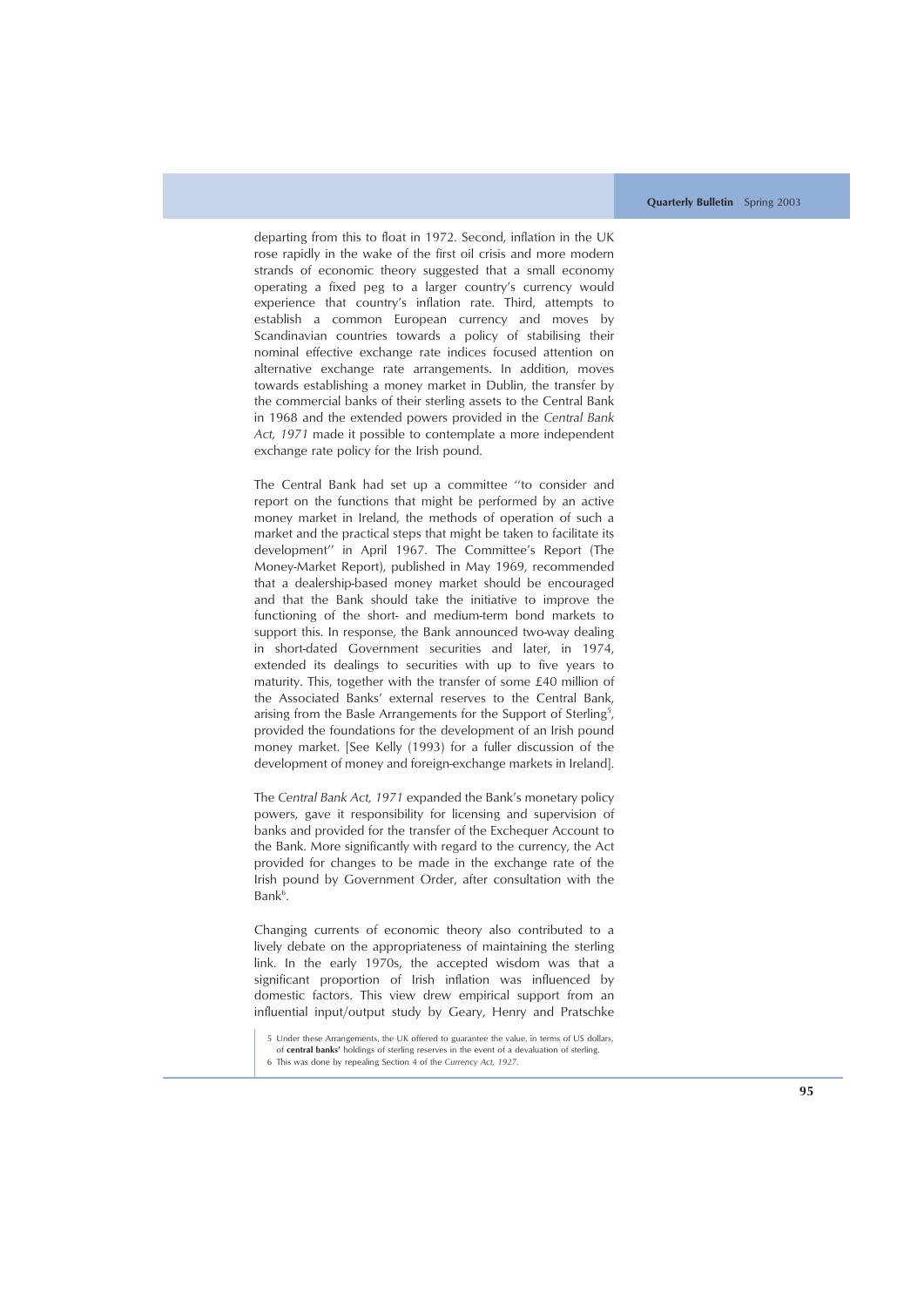(1970) but, as the decade progressed, Irish economists began to move towards the small open economy (SOE) view of the inflationary process. Many contributed to this debate. McDowell and Murray (1975) outlined alternative policy options; Geary (1976), Geary and McCarthy (1976) and Bradley (1977) provided empirical support for the SOE view; while Ryan (1978) presented a comprehensive analysis of the link between the exchange rate and inflation.

The appropriateness of the sterling link was also being examined within the Central Bank during this period. This questioning was sparked off by the UK's decision to withdraw from the ''snake'' and allow sterling to float in 1972 and received further impetus from fears of pressure on sterling following rising inflation and the change of government in the UK in 1974. Some of the internal deliberations were reflected in the public discussion, by Governor Whitaker, of the costs and benefits of the link with sterling. In 1973, he looked at Ireland's situation in the context of the theory of optimal currency areas, developed by Mundell in the previous decade (Mundell, 1961). His conclusion at that time was that Ireland did not meet the criteria for an independent currency area and that there was sufficient justification for maintaining the sterling link (Whitaker, 1973). The Governor returned to the issue in 1976 in a talk entitled ''Should the Sterling Link be Broken?'' (Whitaker, 1976). <sup>7</sup> Once again, the conclusion was in favour of maintaining the *status quo*, partly because of a fear that domestic inflationary discipline might prove difficult after a break with sterling. Reflecting the SOE literature of the time, the favoured path, should the sterling link be broken, was for a revaluation of the Irish pound in order to curb inflationary influences from abroad.

Subsequent work within the Bank, however, suggested that the Irish pound's fixed link with sterling was becoming less and less appropriate. Sterling was depreciating and there had been a steady fall in trade with the UK.<sup>8</sup> Amongst the alternatives considered, the favoured choice was the adoption of a tradeweighted exchange rate objective; specifically, a policy of zero change in the pound's effective exchange rate (EER) index. Discussions on a change in the exchange rate regime took place with the Department of Finance in 1978 but by that stage a new option was emerging.

Parallel to the questioning of the sterling link in Ireland, discussions on closer exchange rate arrangements were progressing in Europe. In April 1978, the European Council in Copenhagen decided in principle on the creation of a ''zone of monetary stability'' in Europe and Community institutions were invited to examine the mechanics of implementing such a

<sup>7</sup> This talk was given to Ghaeleagras na Seirbhíse Poiblí and was published as "An Ceangal le Sterling: An Cheart é a Bhriseadh?"

<sup>8</sup> In the five years to December 1978, sterling's trade-weighted exchange rate index fell by almost 25 per cent (Murray, 1979).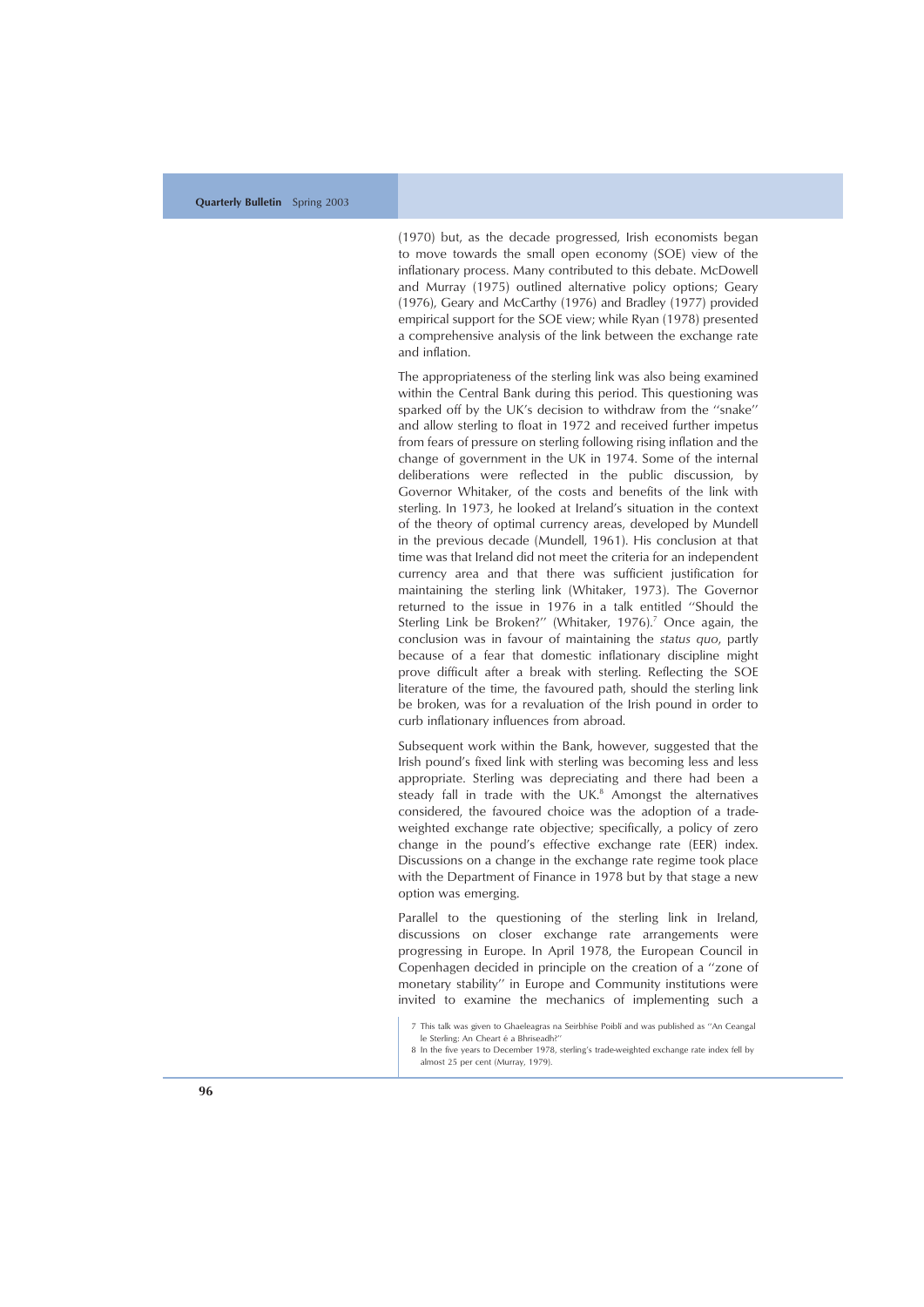system. At the next Council meeting in Bremen in July 1978, the main features of the EMS were outlined. These included the introduction of the  $ECU - a$  basket of the Community's currencies, which would be used as the denominator for fixing exchange rates — and financial support mechanisms. Finally, in December 1978, the European Council meeting in Brussels agreed to set up the EMS, as a system of ''fixed but adjustable'' exchange rates.

It was against this background of monetary co-operation in Europe and dissatisfaction with the sterling link at home that Ireland was faced with the decision of whether or not to join the EMS. The arguments were put succinctly in the Bank's 1979 Annual Report (Murray, 1979). An EMS, which included all EEC countries, promised stability for 75 per cent of Ireland's external trade. The problem emerged when it became clear that the UK might not join. Without the UK, only 25 per cent of our trade would be covered.

In the event, the decision was to join without the UK. The factors, which influenced this decision, were:

- (i) the inappropriateness of an indefinite prolongation of the sterling link;
- (ii) the benefits in terms of a reduction in inflation to be obtained from adherence to a hard currency regime<sup>9</sup>;
- (iii) a commitment to a major Community initiative; and
- (iv) Community support in the form of resource transfers.

In the EMS negotiations, it was recognised that a change to a hard currency regime might cause problems for high inflation countries like Ireland (and Italy). To compensate, subsidised loans from the European Investment Bank (EIB) were agreed. The net present value of this subsidy was estimated to be about 3 per cent of GNP (Honohan, 1995).

It was also recognised that the success of the venture in reducing Irish inflation depended on support from appropriate domestic policies. The White Paper on the EMS, issued in December 1978, acknowledged that ''the discipline involved in membership of a zone of monetary stability acts as a powerful aid in the fight against inflation'', while Murray (1979) made it clear that although the new exchange rate regime held out the prospect of reducing imported inflation, ''that prospect will not be realised unless domestic policies are geared to achieve it''. Unfortunately, domestic policies did not adjust in the early years, when the Exchequer Borrowing Requirement (EBR) actually rose as a percentage of Gross National Product (GNP).

<sup>9</sup> Implicit in this was the widely held view that sterling would continue to depreciate against other EEC currencies. At the start of 1979, all major UK forecasters were expecting the currency to weaken in the course of the year. In fact, sterling appreciated by over 3 per cent against the DM during 1979 and by 21 per cent in 1980.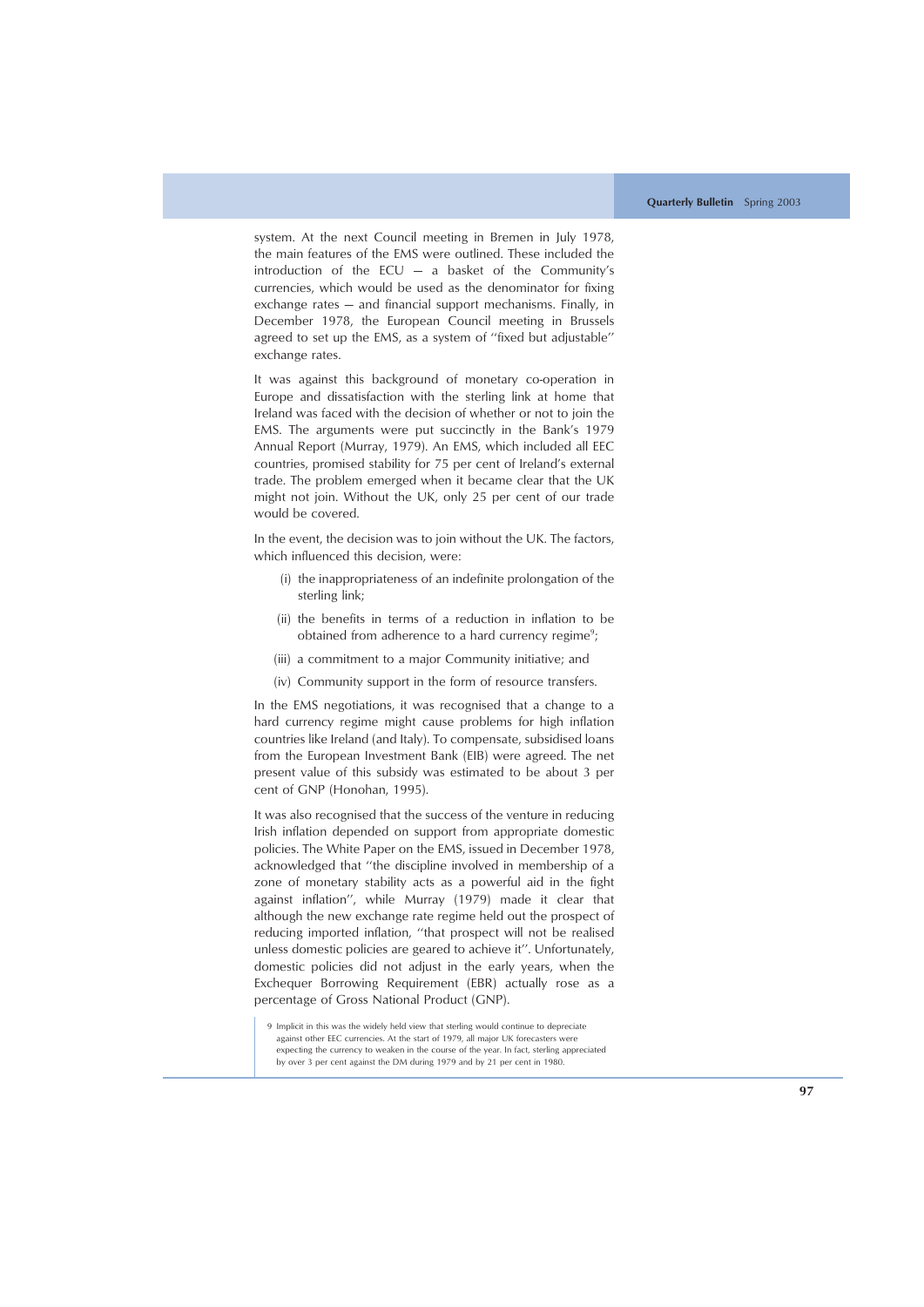## **5. Participation in the EMS**

On 15 December 1978, the Taoiseach announced the Government's decision that Ireland would participate in the EMS. At the same time, the Minister for Finance extended exchange controls to transactions between Ireland and the UK. Member States were given the option of 2.25 per cent or 6 per cent margins of fluctuation within the EMS exchange-rate mechanism  $(ERM).<sup>10</sup>$  The narrower margins were chosen for the Irish pound; it was feared that the wider margins might attract the attention of currency speculators. While it was recognised that EMS membership would probably entail a break in the link with sterling at some stage, it was considered desirable to maintain the one-for-one parity for as long as possible (Murray, 1979).

In fact the break came sooner than expected. The system began on 13 March 1979. Towards the end of March, sterling gained support from rising oil prices and appreciated strongly against all EMS currencies. By 30 March, sterling breached the upper fluctuation limit against the Belgian franc. As an EMS member, the Irish pound could not follow. Just over fifty years after its formal adoption, the link between the Irish pound and sterling was broken.

Fundamental changes in foreign-exchange market arrangements in Ireland were required to deal with the new situation. Initially, the Bank administered the exchange rate within a narrow spread in order to avoid volatile market conditions. The Bank applied a dealing spread of 0.25 per cent between its buying and selling rates for sterling and US dollars, at first. This spread was gradually widened until June 1980, when the pound was allowed to fluctuate within the full 2.25 per cent margins.

In the absence of a developed forward market, the Bank also agreed to quote sterling forward for trade-related transactions. This support for the forward market continued for over a year but was phased out between July and November 1980. Thereafter, the Bank withdrew to play a supporting role (Kelly, 1993).

For policy makers, the initial experience within the EMS was disappointing. First, the expectation had been that when the sterling link was broken it would be as a result of an appreciation of the Irish pound, which would help reduce inflation here. Sterling, however, drew support from a tight monetary stance in the UK and from the effects of North Sea oil and strengthened considerably during 1979-1981. In fact, having broken the link on the downside, the pound depreciated to under 80p sterling by the fourth quarter of 1980 and the Irish inflation rate exceeded that of the UK (see Chart 1). Second, stability in the EER index was not achieved either. Macroeconomic policy in

<sup>10</sup> For details of the features of the ERM see ''A Guide to the Arithmetic of the EMS Exchange-Rate Mechanism'', *Central Bank Quarterly Bulletin,* Autumn 1979.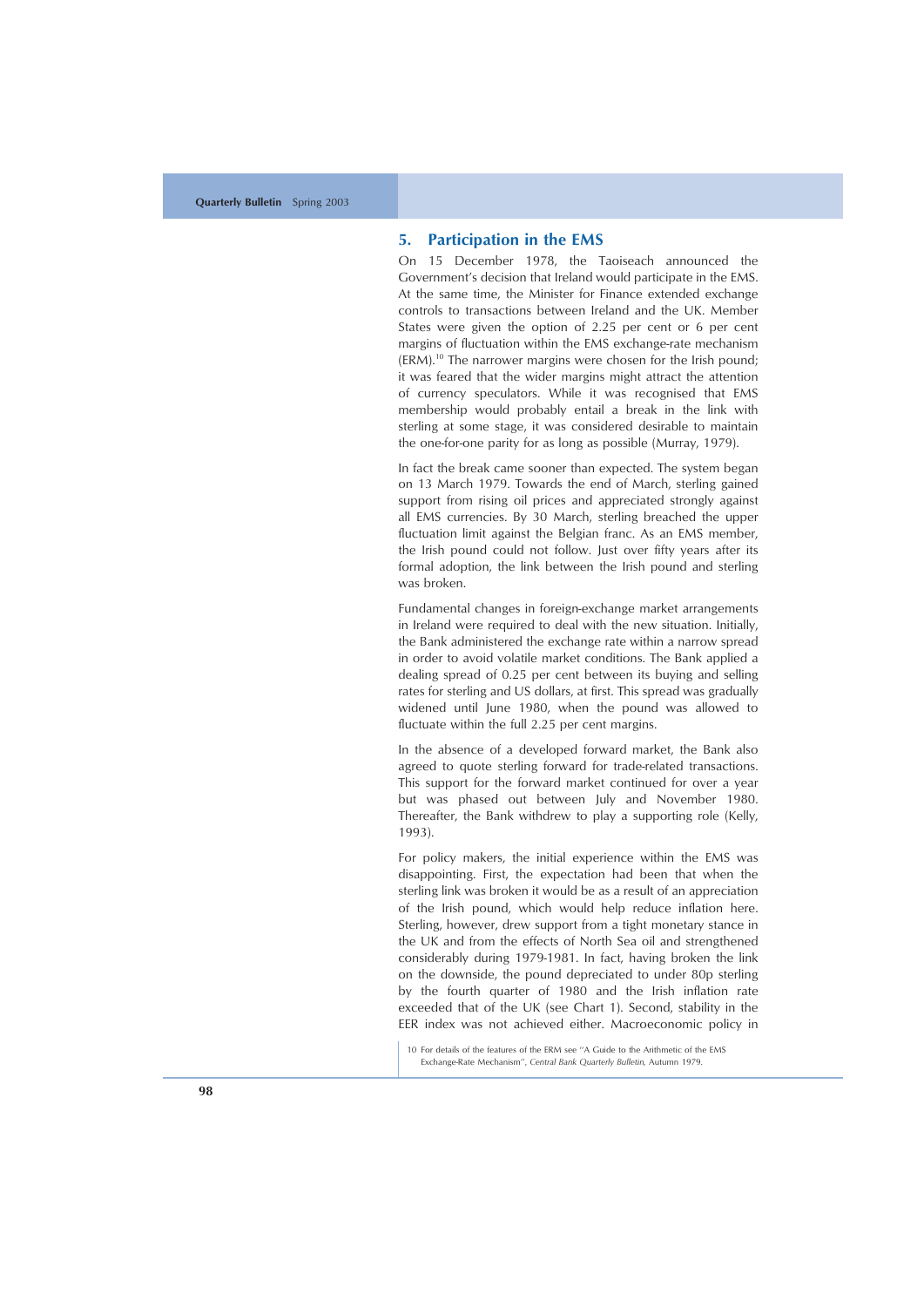Ireland remained inconsistent with a 'hard currency' regime and, in addition to the decline against sterling, the Irish pound also failed to hold its initial central rate against the DM, although it did rise against some other EMS currencies. This led to both a fall in the EER index, of some 15 per cent in the first two years of membership, and to greater volatility in day-to-day movements in the index than under the sterling link. Third, this exchange rate uncertainty imposed costs on the external sector of the economy in two areas: it made planning more difficult and it increased the cost of trade and other foreign transactions, since buy/sell spreads had to be paid on **all** currencies after March 1979. Such transactions costs were estimated at the time to be equivalent to about 2.5 per cent of 1979 GNP (McCarthy, 1980). Two decades later, the elimination of these transactions and other costs on a portion of Ireland's external trade were to be listed amongst the benefits of joining monetary union, but with a much lower estimated size (see Table 1).





While the Irish pound's experiences within the EMS are not without interest, there were no changes in institutional arrangements between 1979 and 1999 and a detailed analysis of developments is outside the scope of this article. Suffice it to say that EMS membership eventually delivered low inflation both in absolute terms and relative to the UK (see Chart  $1$ )  $$ and that pressure on the Irish pound for the most part emanated from sharp movements in the DM/sterling exchange rate. This was particularly true of the two occasions when Ireland sought unilateral devaluations of the pound within the system  $-$  in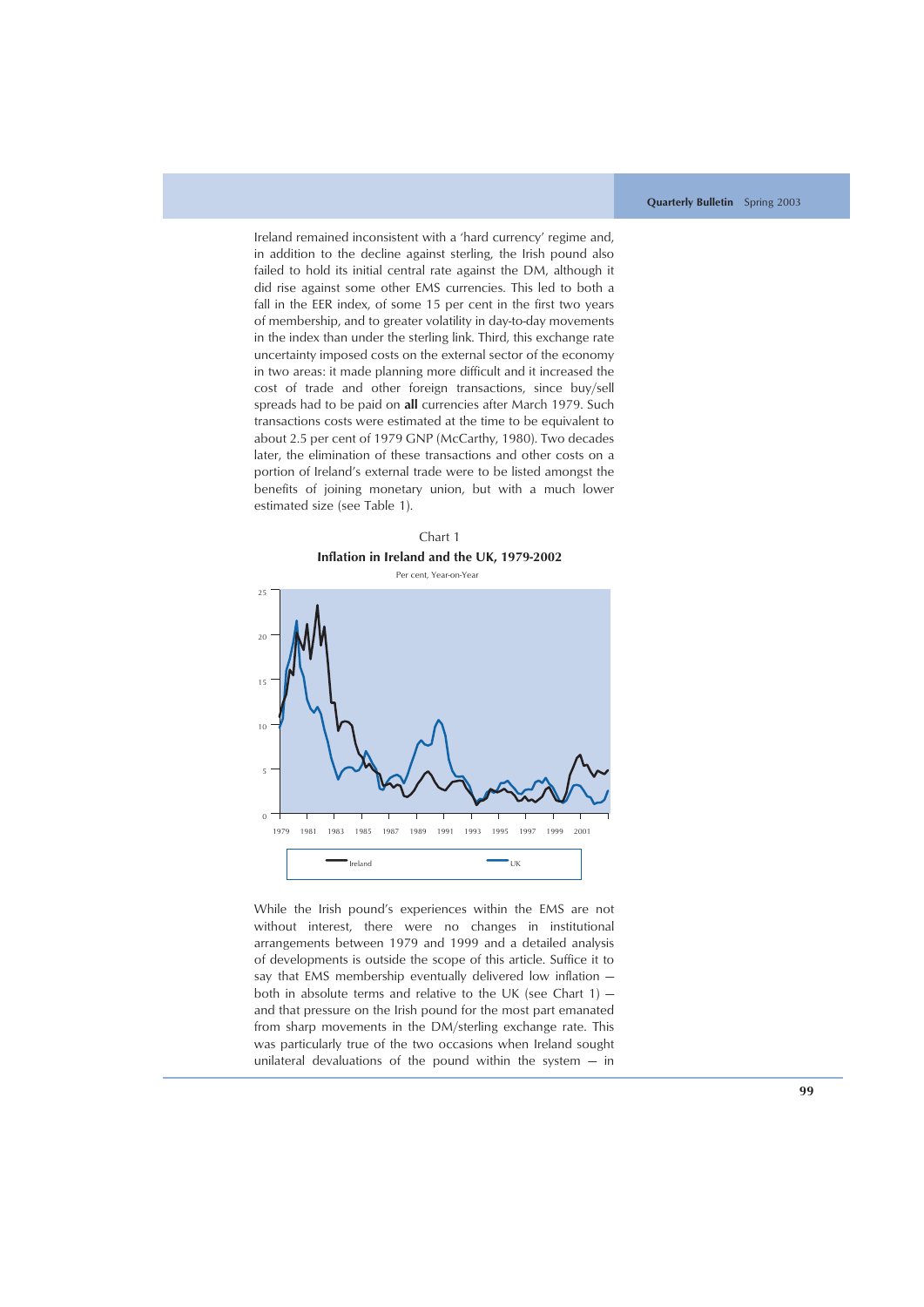August 1986 and in January 1993. Given the unprecedented nature of events during ''the currency crisis'' leading up to this latter move, a brief comment is necessary.

''With the benefit of hindsight, the currency crisis within the EMS should not have been allowed to happen'' (Ahern, 1993). Imbalances had built up within the system, however, and warning signs were ignored. When sterling left the ERM on 16 September 1992, pressure on the Irish pound quickly emerged. Initially, this was based on fears of a unilateral devaluation of the Irish pound to reverse its sharp appreciation against sterling. As the crisis within the ERM widened, these gave way to expectations of a general realignment, in which the Irish pound would be involved. In the event, Spain requested an EMS realignment over the weekend of 21/22 November 1992. In this, the bilateral central rates of the peseta and escudo were devalued by 6 per cent but the Irish pound held firm.

Although tensions remained high in the ERM, there was some respite for the Irish pound in December 1992, following a sharp appreciation of sterling. Exchange controls were terminated on schedule at the beginning of January 1993 and there was relief that no immediate outflows ensued. Pressure, however, emerged from a different source. The Financial Times, on 6 January 1993, interpreted a statement attributed to the Minister for Finance, to the effect that:

'' I said I was prepared to hold the line until the end of the year. That has now passed. If the system does not correct itself . . . the pressures on industry are something that cannot be lived with indefinitely''

as an indication that the defence of the Irish pound might soon be abandoned. This unleashed a wave of speculation and over the following days there were substantial outflows. When sterling weakened later in the month, following an unexpected cut in UK official interest rates, the pressure became unsustainable. The Irish authorities reluctantly decided on a downward realignment of 10 per cent in the Irish pound 's bilateral central rates against other ERM currencies on 30 January.

One of the most notable features of the currency crisis was the unprecedented levels to which Irish interest rates were increased in defence of the currency. Initially, the Central Bank refrained from increasing its Short Term Facility (STF) rate but, as it became clear that pressure on money-market rates would persist, the STF rate was raised by three percentage points to 13.75 per cent on 28 September 1992. The Bank later suspended the STF and provided overnight support at rates of up to 100 per cent — see Chart 2. Official rate increases were reflected in short-term money-market interest rates and were passed on to business borrowers who had DIBOR-related contracts. Higher interest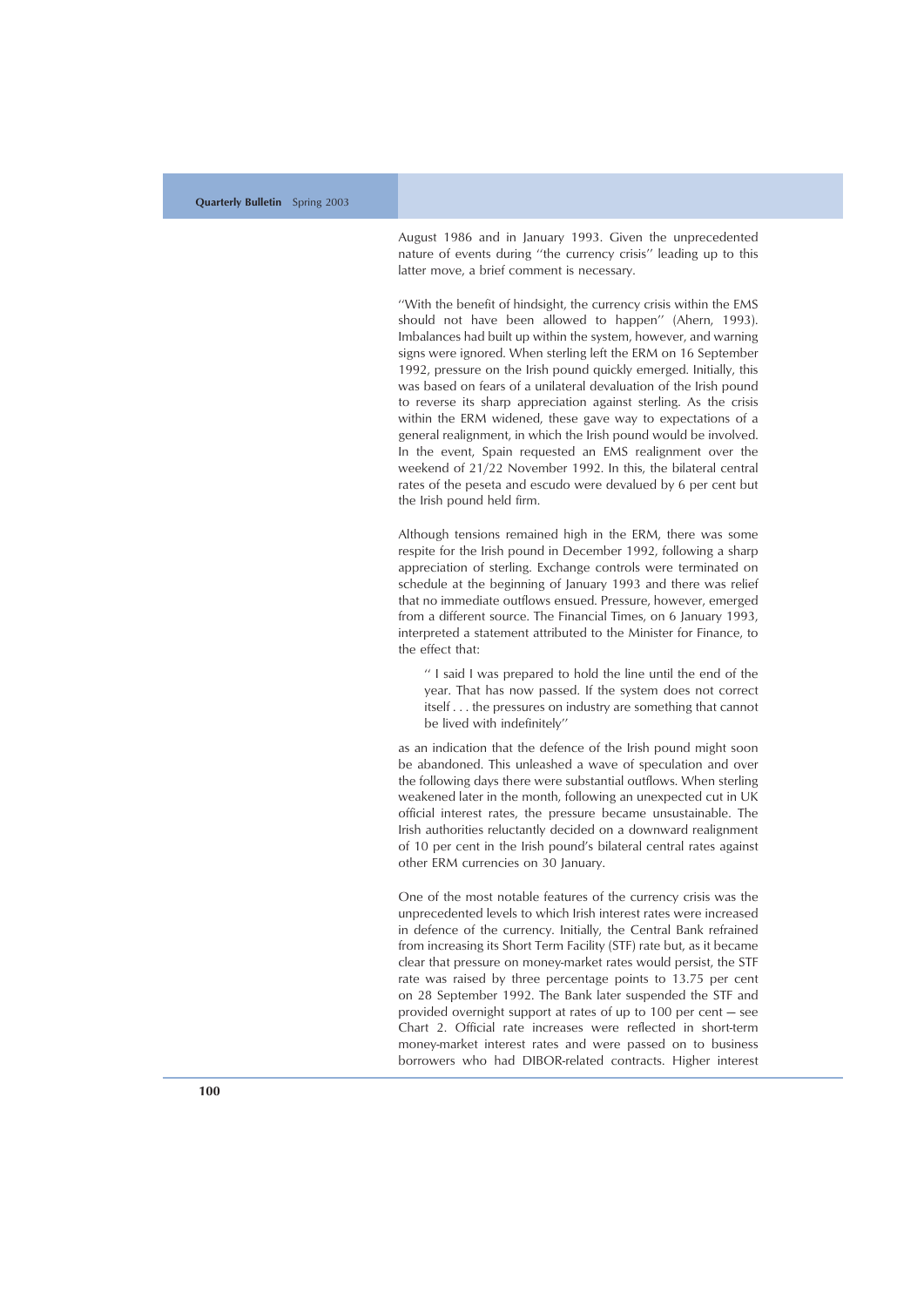rates and intense competition for funds in the retail deposit market made depositors more aware of potential returns and resulted in a substantial switch from demand to higher yielding fixed-term deposits.

While defence of the Irish pound had been costly, reflows in early 1993 were substantial and interest rates soon dropped back to normal levels. The markets had been impressed by the determination to hold the exchange rate over an extended period and there was renewed confidence in the Irish pound. Interest-rate differentials over Germany narrowed and between mid-1993 and end-1996 averaged about a percentage point lower than if they had retained their pre-crisis relationship (Fitzgerald and Honohan, 1997). This underpinned efforts to meet the convergence criteria and paved the way towards membership of EMU.

#### Chart 2

#### **Central Bank and Money-Market Interest Rates 1992-93\***



\* On 23 November 1992, the Bank suspended the STF and, instead, offered secured overnight advances, initially at 30 per cent. The STF was restored on 5 February 1993.

## **6. The Path to EMU**

The idea of a single currency goes back to the Schuman Plan of 1950. Although the first blueprint — contained in the Werner Report of 1970 — was not proceeded with, the goal was always kept in sight. The setting up of the EMS almost a decade later was intended to be a move towards monetary union, but it was not until the mid-1980s that the ''Single Market'' programme gave the project renewed life. Support gathered pace following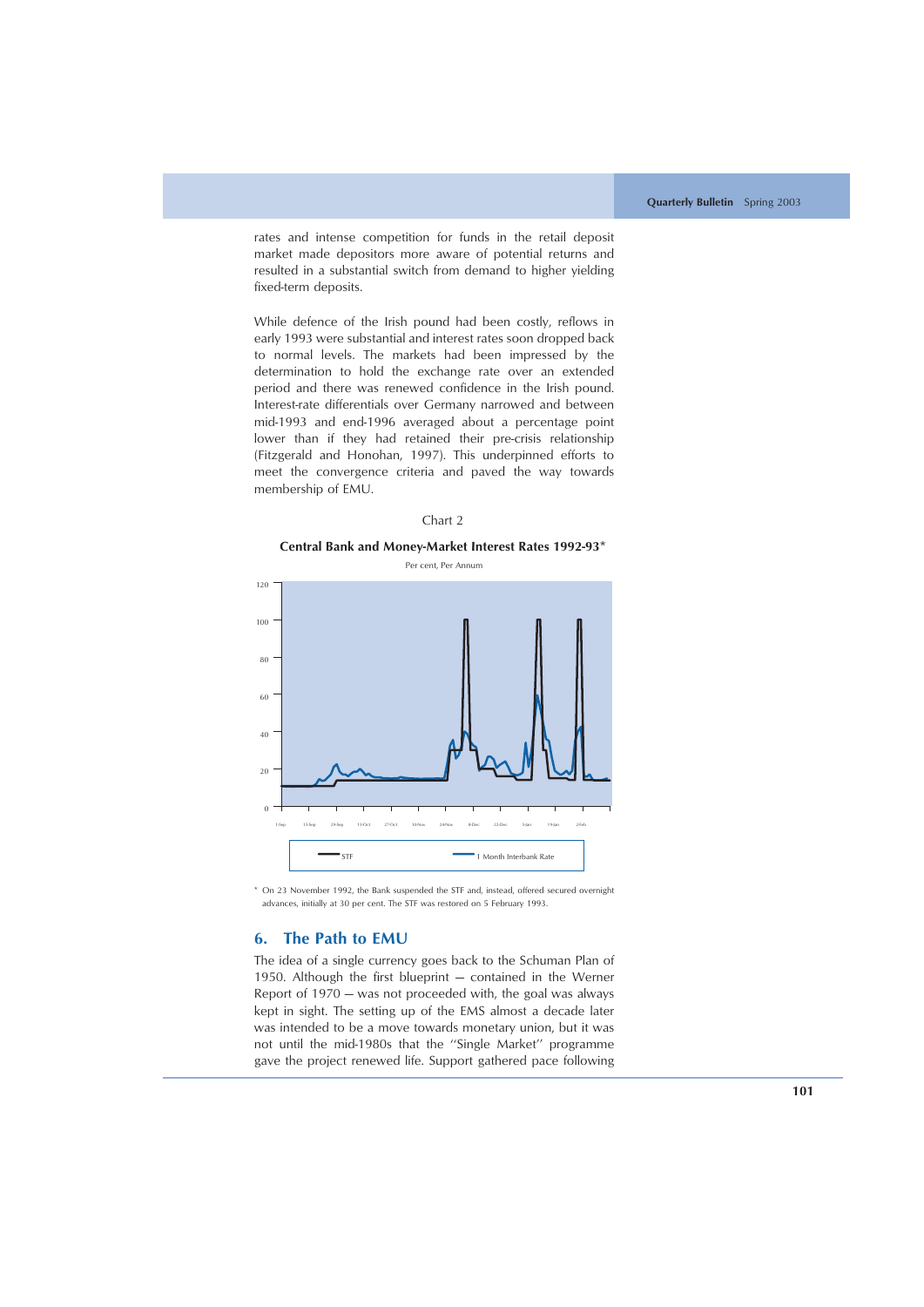the signing of the Single European Act in 1986, with a single currency being seen as a logical complement to a market without frontiers. Action followed at the Hanover Summit in June 1988, when a committee under the chairmanship of Commission President, Jacques Delors, was established to propose concrete steps towards the realisation of EMU. The *Delors Report*<sup>11</sup> was endorsed by the Madrid Summit in June 1989. It envisaged three stages on the path to EMU. These were later given a legal basis in the Treaty on European Union (Maastricht Treaty), which was signed in February 1992. The Treaty also specified the EMU convergence criteria and set dates for the achievement of the various steps along the way (see Central Bank, 1995).

Briefly, the three stages of EMU were as follows:

- *Stage One:* Completion of the single market; the abolition of exchange controls; reduction of regional disparities; and increased macroeconomic policy co-ordination. This stage began on 1 July 1990.
- *Stage Two:* Fiscal and monetary convergence in Member States and closer policy co-ordination were the main goals of this stage, which began on 1 January 1994. The European Monetary Institute (EMI), the forerunner of the European Central Bank (ECB), was established and given the task of specifying the organisational and logistical framework for a common monetary policy.<sup>12</sup> During this stage, the decision on which countries would participate in EMU was made.
- *Stage Three:* This marked the start of full monetary union and commenced on 1 January 1999 with the irrevocable fixing of exchange rates between the currencies of participating Member States. The euro became the currency of these States and the ECB began to operate the single monetary policy. The euro existed only as a ''virtual'' currency at the start. Production of banknotes and coin began, and EMU was completed with the introduction of these on 1 January 2002.

While initial discussions on EMU were taking place in Europe, Ireland was beginning to reap the benefits of EMS membership. Inflation fell below 5 per cent in the mid-1980s; short-term interest rates fell below those in the UK for the first time in 1987; and, towards the end of the decade, economic growth recovered. It was against this background that the Government signed the Maastricht Treaty. The Treaty was the subject of a referendum in Ireland on 18 June 1992. There was widespread political support and the leaders of the four main political parties

<sup>11</sup> ''Report on economic and monetary union in the European Community'', Committee for the Study of Economic and Monetary Union, Luxembourg 1989.

<sup>12</sup> For further details see ''Establishment of the European System of Central Banks and of the European Central Bank'' , *Central Bank Quarterly Bulletin,* Autumn 1998.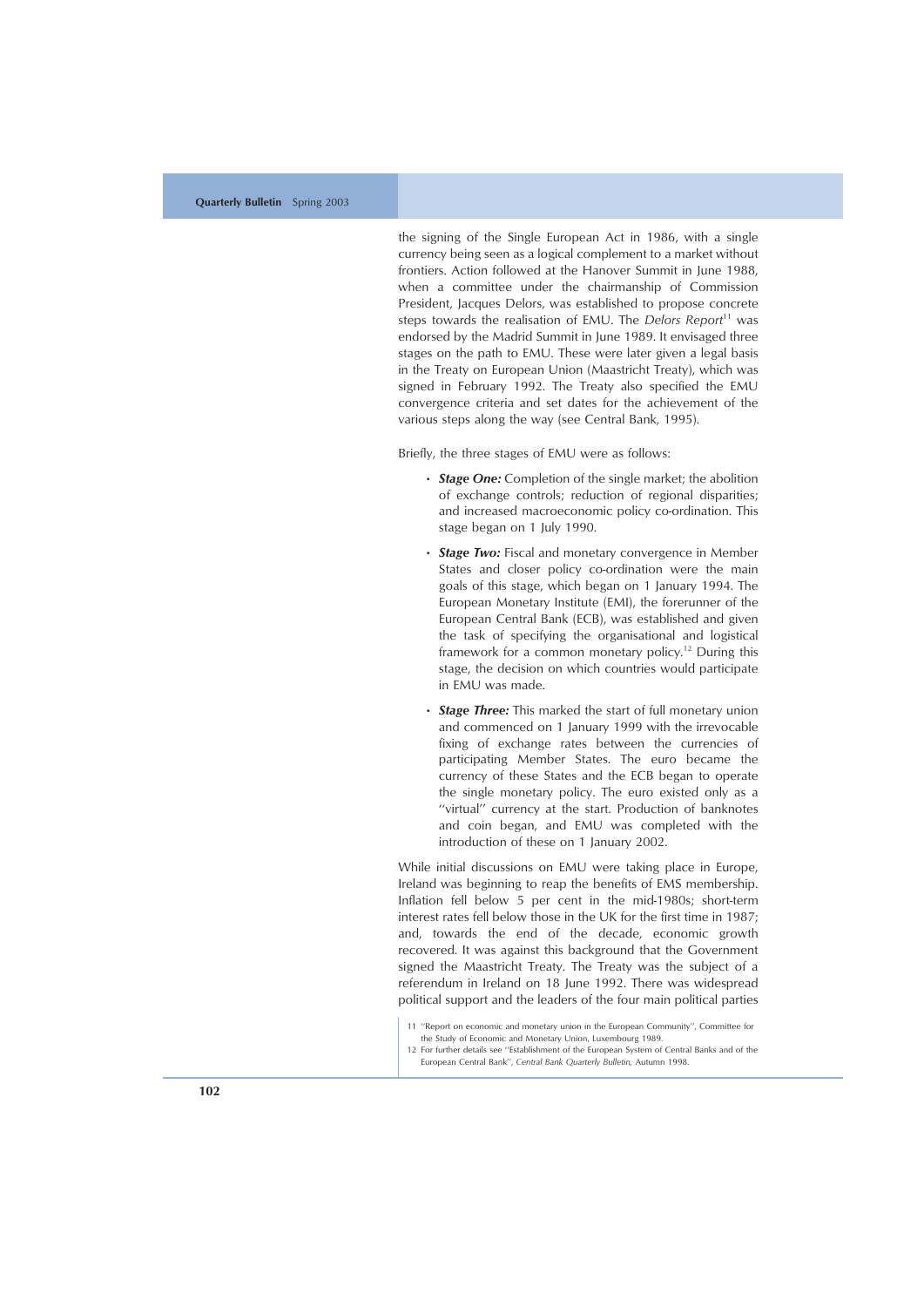joined in urging a ''Yes'' vote. The result was that just under 70 per cent of those who voted supported the Treaty.

Thus, Ireland was committed to the EMU process and Government policy was that we should be eligible to participate from the outset. There was, however, surprisingly little public debate about the implications at this time. Perhaps this is because subsequent events appeared to call into question the feasibility of monetary union. The ''No'' vote in the Danish referendum on the Treaty on 2 June 1992 signalled the start of concern about prospects for EMU. In September of the same year, sterling and the lira departed from the ERM and depreciated sharply, leading to pressure on other ERM currencies, not least the Irish pound; and in 1993 the ERM experienced further serious strains, culminating in the widening of fluctuation margins to  $+/- 15$  per cent in August of that year. At the time, many assumed that the whole EMU project was dead. It was not until late 1994, according to one Irish economist, that ''faint signs of life in the beast'' were discerned and that it was ''beginning to dawn on people that a whole lot of public servants and central bankers are labouring away as if nothing has happened'' (McArdle, 1994).

This was certainly true in Ireland and preparatory work quickly spread from the public sector to the financial and business communities, which were to have a leading role in the changeover from the Irish pound to the new single currency.<sup>13</sup> The Department of Finance led the way with the establishment of the Single Currency Officers Team (SCOT) in Autumn 1995, to coordinate the public sector's preparations for the changeover. Preparatory work gathered momentum after December 1995, when the European Council meeting in Madrid confirmed 1 January 1999 as the starting date for Stage Three of EMU. This work was formalised by the establishment of a number of bodies specifically focusing on EMU preparations. In 1996, the Irish Bankers Federation (IBF) and the Irish Mortgage and Savings Association (IMSA) jointly established an EMU Steering Committee, in which the Central Bank participated. In the same year, the Departments of Enterprise, Trade and Employment and Finance co-operated in setting up the Forfás EMU Business Awareness Campaign to provide information and assistance to the business sector. Later, in May 1998, after it was confirmed that Ireland had qualified for EMU, the Euro Changeover Board of Ireland (ECBI) was established with two tasks: to oversee the detailed implementation of the changeover to the euro and to provide public and consumer information. The Board included representatives from a wide range of public and private sector organisations; for details see Appendix 1 of ECBI (2002). Official efforts to assist business preparations were amplified by

<sup>13</sup> The name ''euro'' was not adopted until December 1995, at the Madrid European Council meeting.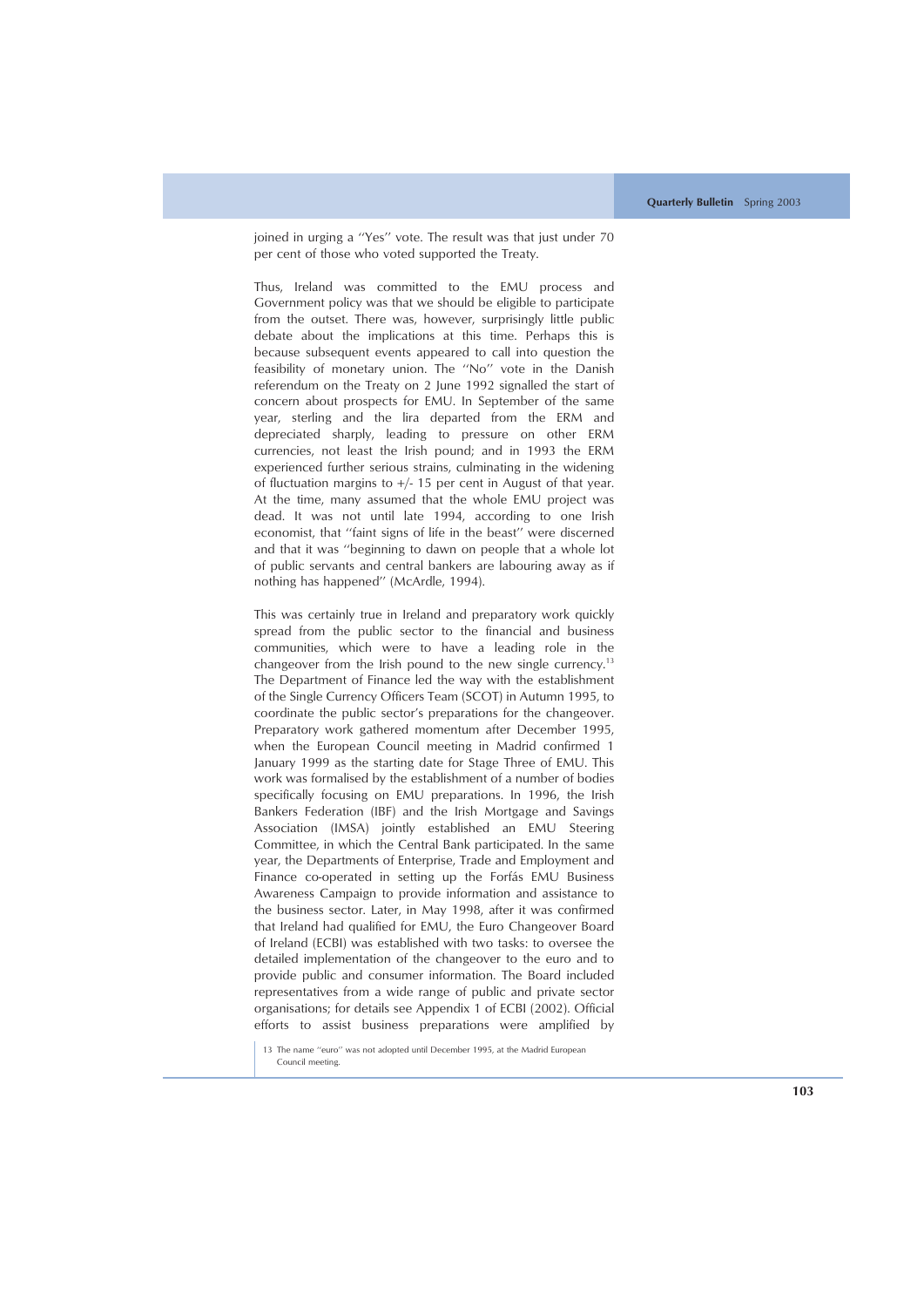presentations throughout the country by individual banks, the Irish Business and Employers Confederation (IBEC) and the Chambers of Commerce of Ireland.

While practical preparations for EMU were progressing, debate was also taking place on the economic rationale for Irish membership. Some of the benefits were clear. These included the removal of exchange rate uncertainty and the elimination of foreign currency transaction costs on trade and financial transactions with other Member States. There would also be gains from lower interest rates, transparency in pricing and the promotion of price stability and sound public finances, in addition to the increased attractiveness of Ireland for foreign investment. The main costs were seen as loss of exchange rate flexibility and an independent monetary policy. Since the latter had ''been greatly circumscribed by our membership of the ERM'', it was felt that any further loss of freedom would be ''balanced by our acquiring an equal voice in the formulation of European monetary policy'' (Doyle, 1992).

There was general agreement that the EMS as we knew it would cease to exist, so maintenance of the *status quo* was not an option. The decision, therefore, was either to join EMU or to remain outside and adopt a floating exchange rate regime.<sup>14</sup> The theoretical attractions of the latter in terms of the ability to attain domestic inflation and stabilisation targets were considerable (Lane, 1997). But remaining outside EMU could also give rise to significant costs, especially in terms of higher and more volatile interest rates and greater exchange rate uncertainty. There was a danger that non-members ' commitment to low inflation might be in doubt and this, together with an exchange-rate risk premium, could lead to a widening of interest-rate and bondyield differentials vis-à-vis the core EU countries.

As in the debate on EMS membership, the UK position was not without relevance. Although the proportion of trade with the UK had diminished significantly in the intervening decades (see Chart 3), clearly the benefits would be greater with the UK in. Even in this case, some economists felt that the benefits might not provide adequate compensation for giving up the exchange rate (Eichengreen, 1993). If this option was not on offer, others, such as Barry (1997), felt it would be better to remain outside EMU until the UK joined. Some opponents of EMU membership produced analysis based on optimal currency area theory to argue that membership without the UK would not be in Ireland ' s best interests (Neary and Thom, 1996). Interestingly, this was the same theory on which arguments used to justify maintaining the sterling link a quarter of a century earlier were based.

<sup>14</sup> It was, of course, open to the Irish pound to join ERM 2 but the wide fluctuations of  $+/-$ 15 per cent around the euro central rate meant that, in economic terms, this was little different from a managed float.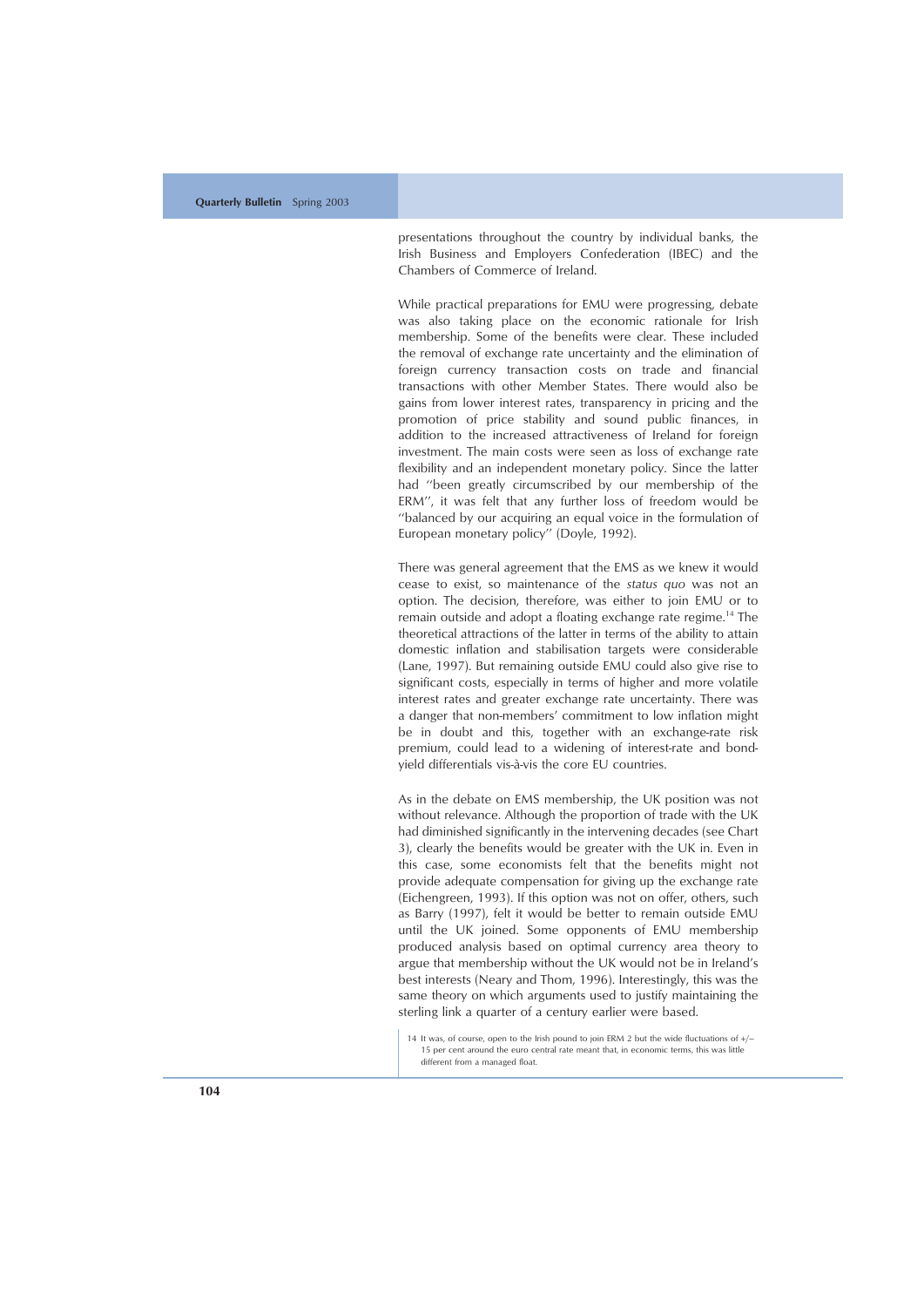

Sterling ''in'' and ''out'' of EMU provided the basis for the two main scenarios examined in an in-depth study of the likely implications of membership for Ireland by the Economic and Social Research Institute (ESRI). This study was commissioned by the Minister for Finance in January 1996 and looked at the prospects for the overall operation of EMU, as well as the Irish economy's ability to respond. The economic effects of EMU were expected to flow through three main channels: the level of interest rates; competitiveness effects; and the cost of foreign exchange transactions. The study's objective was to quantify the likely economic effects of these three factors (along with some others) in order to arrive at an overall estimate of the likely economic impact of the change to EMU.

|                                                                                | UK Out                      | UK In             |
|--------------------------------------------------------------------------------|-----------------------------|-------------------|
|                                                                                | Average Impact on GNP, %    |                   |
| <b>Transaction Costs</b><br>Interest Rates<br>Competitiveness - steady state   | 0.1<br>1.7<br>$-0.4$        | 0.1<br>1.7<br>0.0 |
| Cumulative Effect - Tranquil Scenario<br>Risk of Shocks - Competitiveness etc. | 1.4<br>$-1.0$               | 1.8<br>$-0.4$     |
| Net Effect                                                                     | 0.4                         | 1.4               |
|                                                                                | Change in Employment, (000) |                   |
| Net Effect                                                                     | 10,000                      | 20,000            |
| Source: Economic Implications for Ireland of EMU, ESRI.                        |                             |                   |

| Table 1: Medium-Term Effects of Irish Membership of EMU |  |  |  |  |  |  |  |  |  |  |  |
|---------------------------------------------------------|--|--|--|--|--|--|--|--|--|--|--|
|---------------------------------------------------------|--|--|--|--|--|--|--|--|--|--|--|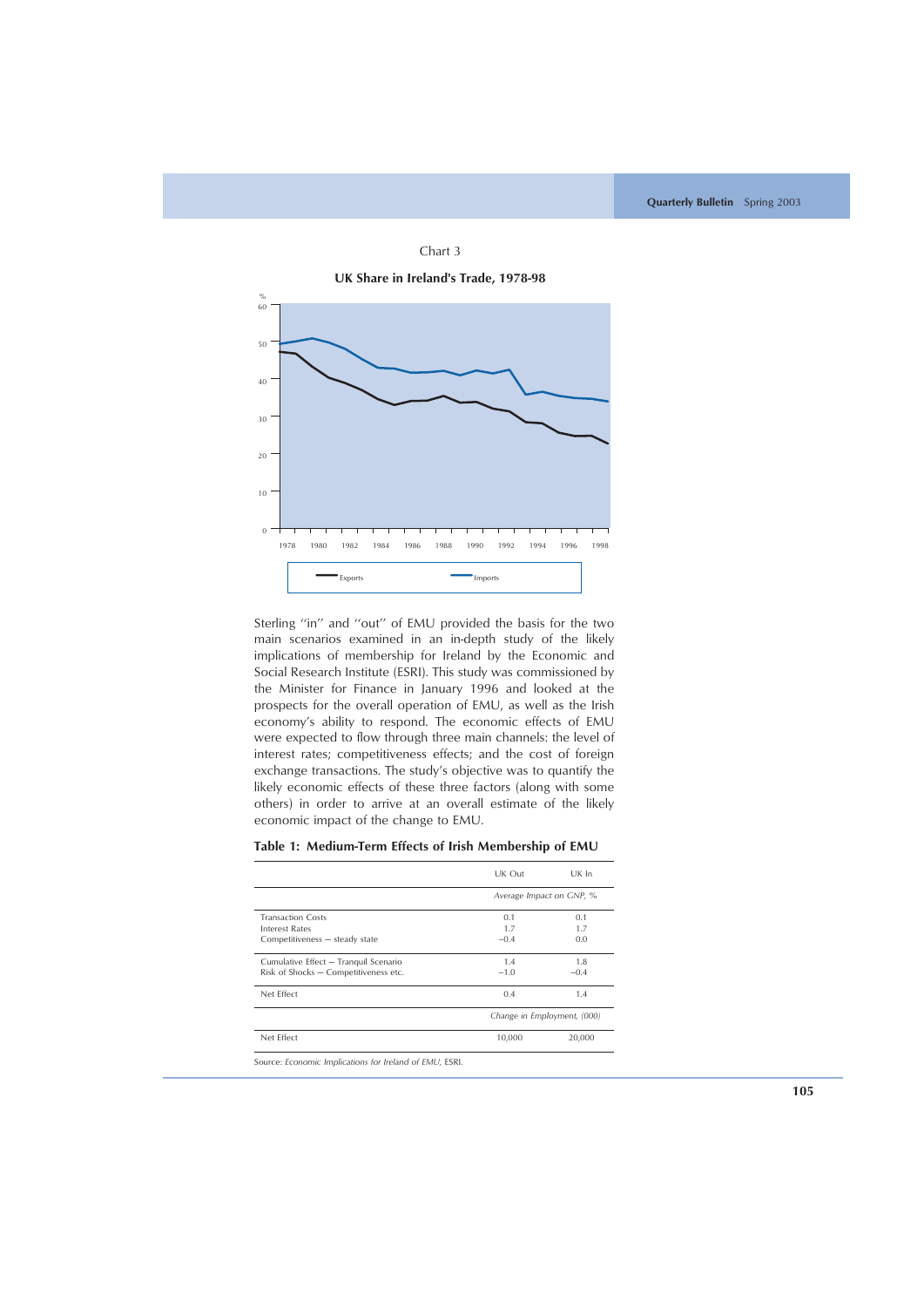The medium-term effects are summarised in Table 1. The largest benefits were expected from lower interest rates. Obviously, the most favourable scenario was where the UK joined, as that would minimise exchange rate shocks and provide greater savings on foreign exchange costs. Even with sterling out, however, the balance of quantified effects was still found to be favourable, though only to the extent of about 0.4 per cent of GNP. The Report also noted a number of other potential but unquantifiable effects of joining EMU, some of which could be substantial. These included the convenience of a common currency and the impact of commitment to Europe and increased currency stability on business confidence and the investment plans of Irish and overseas investors. Similar conclusions had also been reached by an earlier unpublished Central Bank study, which also pointed to the possibility of increased inflows of foreign direct investment from the US. Given these findings, there appeared to be little to be gained from not joining EMU at the outset, provided Ireland satisfied the convergence criteria.<sup>15</sup>

As the start of Stage Three drew nearer and it appeared almost certain that Ireland would qualify, there were a number of technical issues to be addressed. First, it was necessary to decide on the level at which the Irish pound 's exchange rate would be irrevocably fixed against other member currencies. During 1997 and 1998, the Irish pound had been trading well above its central rate in the 15 per cent ERM band. To have linked to the euro at its central rate, in these circumstances, would have entailed a substantial depreciation in the market exchange rate, which could have fuelled inflation in the early years of EMU. This problem was addressed in March 1998, when the Irish pound ' s central rate was revalued by 3 per cent. The result was that the market exchange rate against the DM depreciated by over 3 per cent during 1998. While this was seen as providing some insurance against a loss of competitiveness should sterling weaken against the euro after the start of EMU, what actually happened was that the Irish economy received a double boost from both lower interest rates and a weaker exchange rate.

Second, monetary policy instruments in Ireland had to be brought into line with those proposed for EMU Member States (the Eurosystem), so as to prepare Irish credit institutions for the new regime. This process began in November 1997, when averaging was introduced for credit institutions ' required reserve deposits and there was a move to a weekly tender for the provision of liquidity. Further changes were made in early 1998, when quotas on the use of the STF, through which banks had automatic recourse to the Central Bank for liquidity, were abolished and the day-count convention for monetary policy operations was changed from actual/365 to actual/360. Backing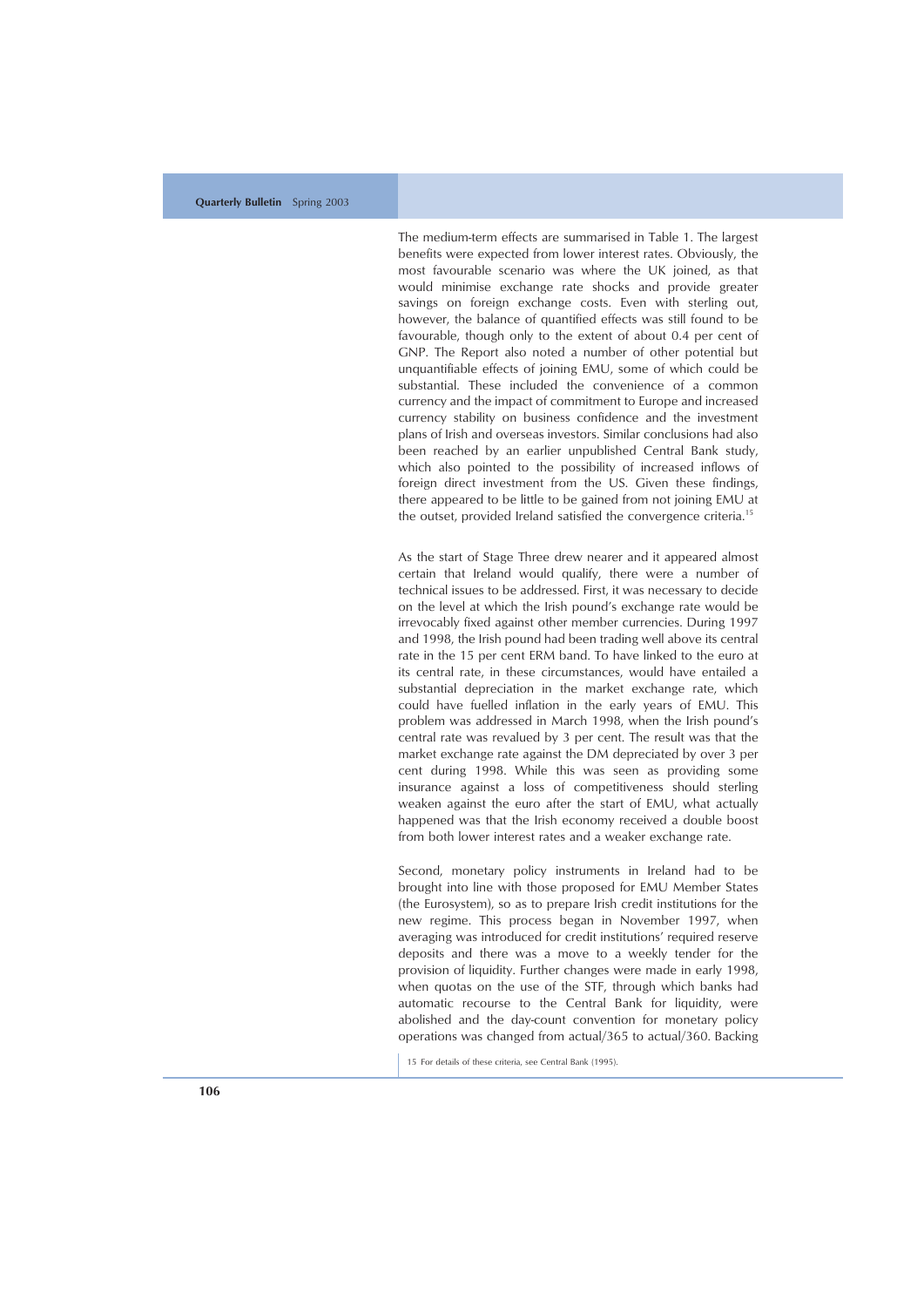up these changes, new documentation was introduced covering repurchase agreements and the provision of collateral to the Central Bank. Prior to their introduction, all these changes were discussed with banks in the Dublin Interbank Money Market Committee (DIMMC), where it was also agreed that EURIBOR (Euro Interbank Offered Rate) should replace DIBOR as the standard for the Dublin money market.

Finally, changes to national legislation were necessary. Most of these were covered in the *Central Bank Act, 1998* and the *Economic and Monetary Union Act, 1998*, with provision for taxation changes required for the introduction of the euro being made in the *Finance Act, 1998.* The Central Bank Act brought Irish central banking legislation into line with the Maastricht Treaty and underpinned the independence of the Central Bank. The fate of the Irish pound was sealed by the Economic and Monetary Union Act, which declared that from 1 January 1999 the currency of the State would be the euro.<sup>16</sup>

## **7. From ''Virtual'' to Physical Euro**

The conversion rates to apply between the euro and the currencies of the eleven Member States joining EMU were irrevocably fixed by the ECOFIN Council on 31 December 1998 (see Table 2). The euro was launched on the following day and became the currency of the participating countries. At this stage, the euro existed only in ''virtual'' or cashless form. Irish pound banknotes and coins continued to circulate and, in common with other national currencies, the Irish pound became a sub-division of the euro. In the wholesale financial markets the euro immediately replaced the national currencies and common interest rates (EONIA and EURIBOR) replaced national rates. Although bank accounts could be opened in euro, few availed of these. For the vast majority of people little changed. But a period of intense preparation had begun, leading up to the cash changeover in 2002 and the last days of the Irish pound.

|                                   | Units of currency per $\epsilon$ 1 |
|-----------------------------------|------------------------------------|
| 13.7603 Austrian schillings (ATS) | 1936.27 Italian lire (ITL)         |
| 40.3399 Belgian francs (BEF)      | 40.3399 Luxembourg francs (LUF)    |
| 5.94573 Finnish markkas (FIM)     | 2.20371 Dutch guilders (NLG)       |
| 6.55957 French francs (FRF)       | 200.482 Portuguese escudos (PTE)   |
| 1.95583 Deutsche marks (DEM)      | 166.386 Spanish pesetas (ESP)      |
| $0.787564$ Irish pounds (IEP)     |                                    |

**Table 2: Euro Conversion Rates 31-12-98**

16 This Act also provided the legal underpinning for the switch from DIBOR to EURIBOR for interest-rate quotations.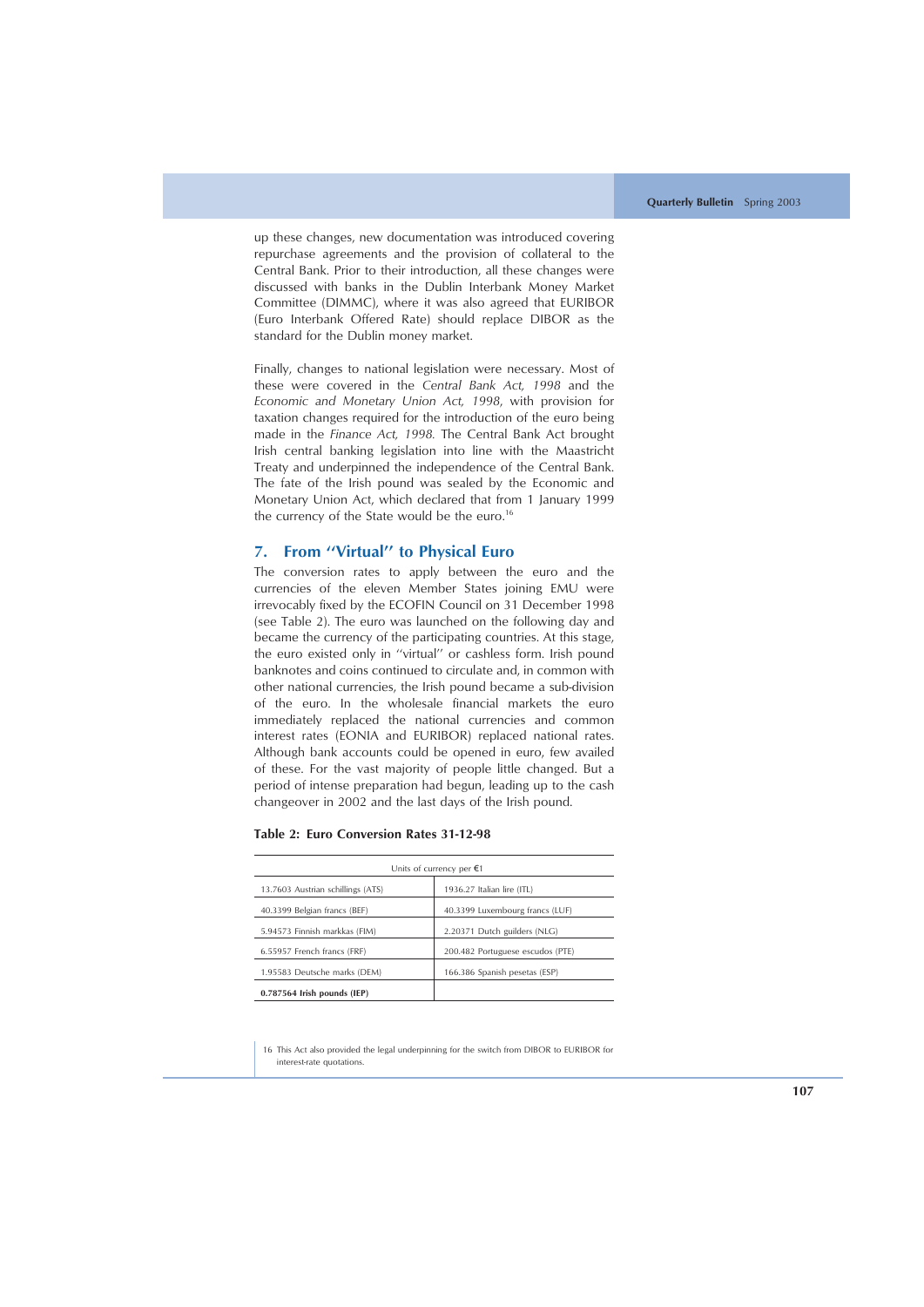In order to provide a framework for these preparations, the ECBI published a *Cash Changeover Plan* on 19 April 2000.17 This plan had four sections: it outlined what individuals should do to make the changeover to the euro as smooth as possible; it set an end date for the period in early 2002 when the euro and Irish pound would both have legal tender status; it described how the changeover would be implemented; and it provided details of the plans of those sectors and organisations which would be most closely involved in its implementation.

The Madrid European Council had provided for a period of up to six months during which the national currencies, such as the Irish pound, and the euro would both be in circulation.<sup>18</sup> Individual countries were free to decide on the length of this period and most decided on a considerably shorter time span of about two months. In Ireland, the organisations involved in drawing up the *Cash Changeover Plan* decided that the dual circulation period should be relatively short and that at midnight on *9 February 2002* legal tender status should be withdrawn from Irish pound banknotes and coin.

The conversion of accounts with financial institutions was dealt with in the section of the Plan on implementation. Banks and building societies had already promised to carry out once-off conversions into euro of accounts denominated in Irish pounds free of any conversion charges.<sup>19</sup> For customers who had not availed of this option earlier, accounts would be automatically converted to euro at end-December 2001. While banks in other Member States began their account conversion as early as June 2001, Irish institutions saw advantages in a ''big bang'' approach. In order to facilitate this by giving a clear four days for conversions, they agreed that 31 December would be a ''nonvalue day'' during which bank staff would work behind closed doors.20

Amongst the plans of individual organisations, the Central Bank undertook to ensure that sufficient quantities of euro banknotes and coins would be produced, and made available to be put into circulation, for the changeover. Production of these euro had to take place simultaneously with the continued production of Irish pound banknotes and coin, which posed a formidable challenge for the Bank 's Currency Centre. At the same time, plans had to be made and facilities developed for the eventual withdrawal of Irish pounds (Central Bank, 2001).

<sup>17</sup> *The Introduction of the Euro: Ireland's Cash Changeover Plan for 2002*, Euro Changeover Board of Ireland, April 2000.

<sup>18</sup> 'The Scenario for the Changeover to the Single Currency ', Annex 1 of Presidency Conclusions, European Council, Madrid, December 1995.

<sup>19</sup> *Standard of Good Practice on Bank Charges for Conversion to Euro and Dual Display of Accounts,* IBF/IMSA, 1998.

<sup>20</sup> A legal basis for this non-value day was provided in the *Euro Changeover (Amounts) Act, 2001.*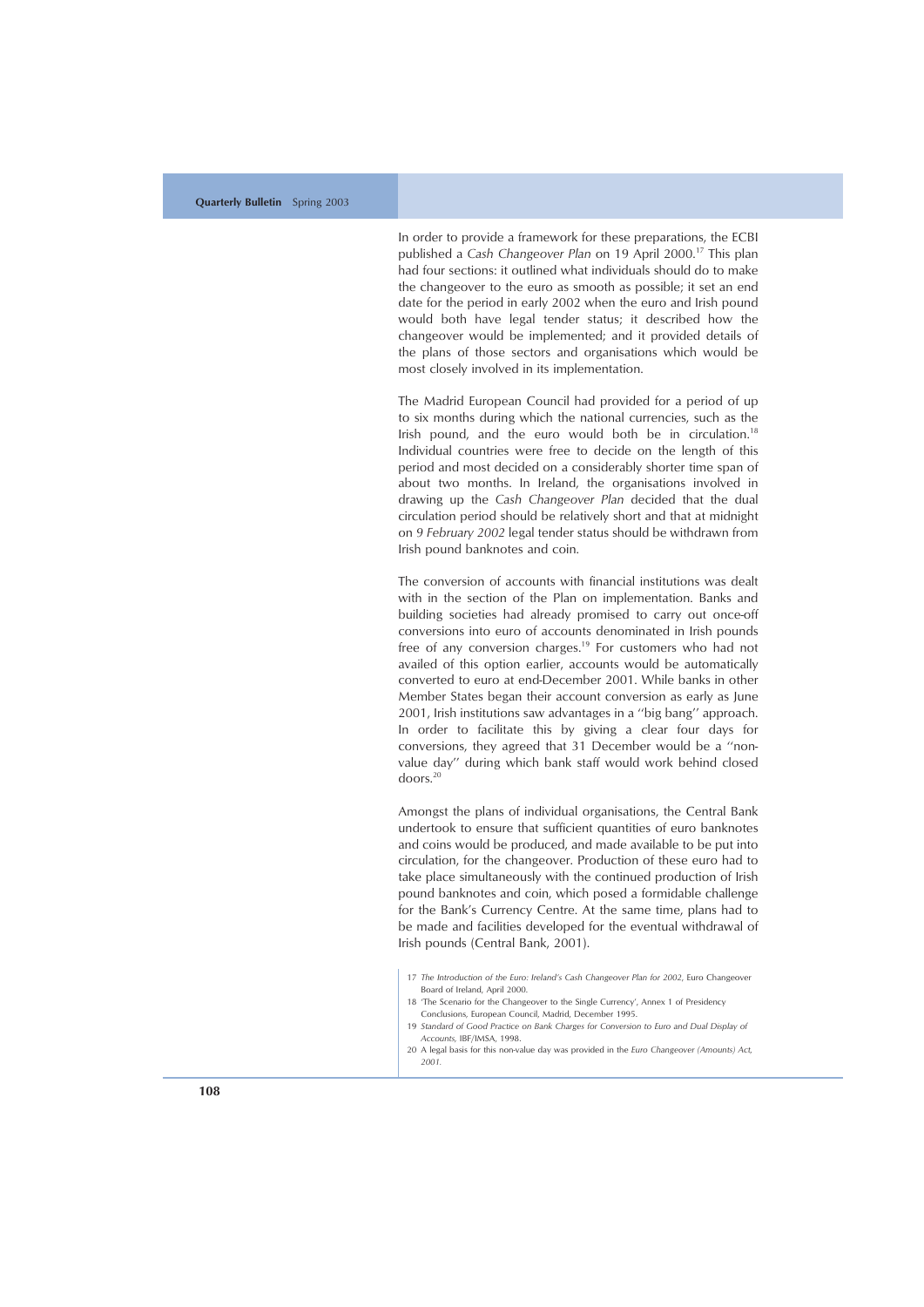

Chart 4



**Euro Banknote Production in Ireland (millions)**



\*A small stock of these denominations was purchased from another EU printworks.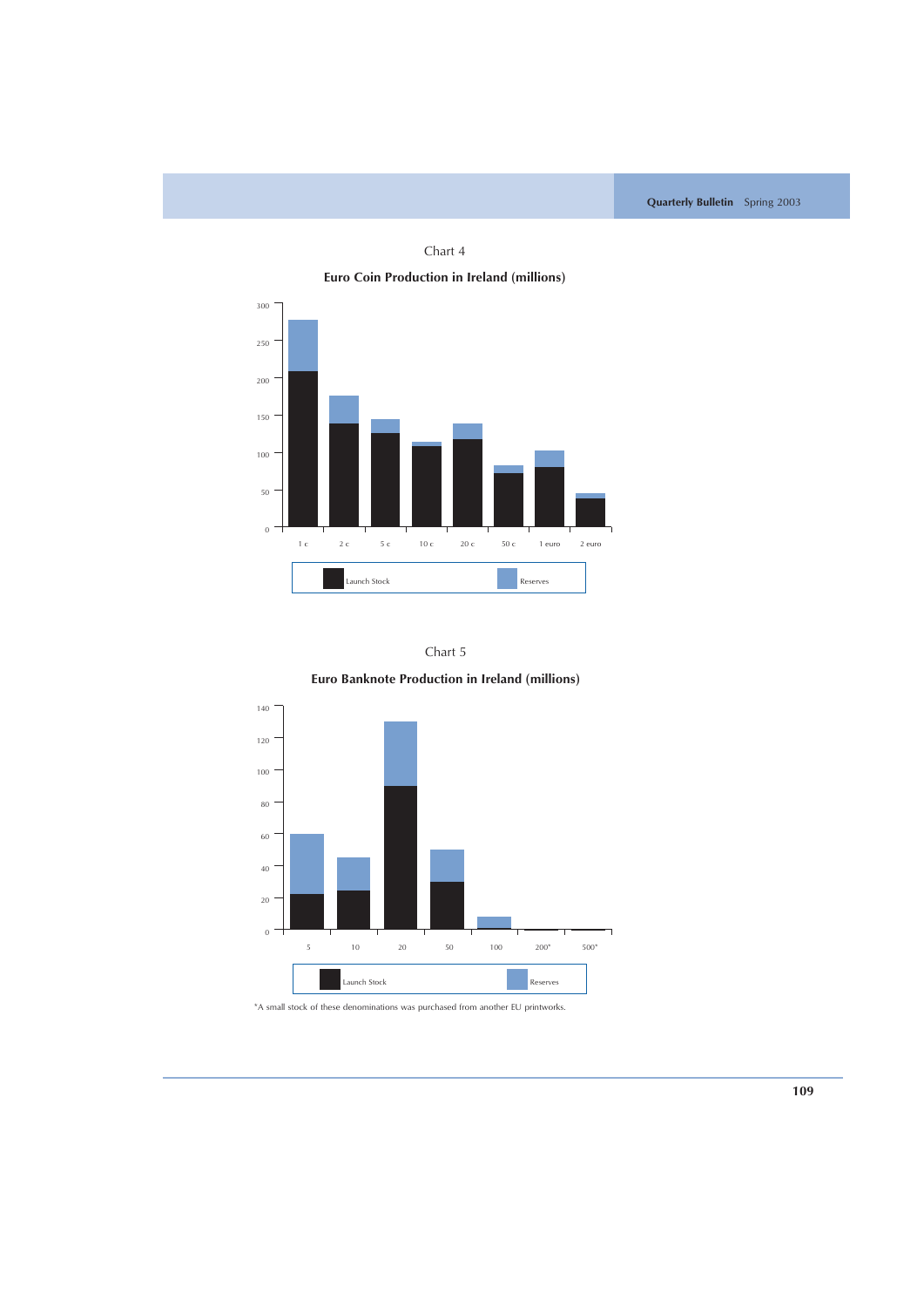Production of euro coins commenced in the Bank 's mint in September 1999. In all over 1 billion coins, with a value of €230 million and weighing about 5,000 tons, had to be produced (see Chart 4). Banknote production began some months later, in June 2000. Here the target was to produce almost 300 million notes, with a value of about  $\notin$  4 billion (see Chart 5).

To effect the changeover, this euro cash had to find its way from the Central Bank into the hands of the public. This was achieved by a process of *frontloading* credit institutions and *subfrontloading* retailers with euro. The Bank commenced delivering coin to bank branches and to large retailers in September 2001, making a total of about 1,700 drops. The *frontloading* of banknotes began in November and was largely completed by mid-December. In addition, ''Starter Packs'' containing 19 coins to the value of  $\epsilon$ 6.35 and costing £5 were made available to the public through Post Offices and credit institutions from 14 December.

Another key task during this transition period was to ensure that all citizens were adequately prepared to operate in euro. Information campaigns aimed at the business community and the general public had started as early as 1996. These were stepped up progressively as the final changeover date approached and reached a peak in the final quarter of 2001. A key focus of the ECBI public information campaign was on establishing a scale of values in the new currency. Thus, considerable emphasis was placed on promoting familiarity with the Irish pound/euro conversion rate of 0.787564 and the value of  $\epsilon$ 1 = 79 pence. In the largest single public information project undertaken by the Board, a Euro Handbook — containing information about most changeover issues — was sent to all adult citizens in October 2001. This was followed in November/December by the distribution to every household of an electronic converter, capable of euro to Irish pound and Irish pound to euro conversions. In addition, as part of the Eurosystem ' s *Euro 2002 Information Campaign*, the Central Bank conducted a public information campaign on euro notes and coin, with particular emphasis on security features (see Central Bank, 2002).

Surveys conducted during 2001 revealed that the small and medium-sized business sector was slow to tackle planning for the changeover. This sector became a particular target for the Forfás business campaign. It was also recognised that retailers would be in the ''front-line'' in effecting the changeover. As an aid to small retailers in particular, Forfás produced a Retail Training Kit, some 60,000 of which were distributed to help with staff training. Forfás also distributed a total of 10,000 training kits to taxi and hackney drivers during December 2001.

Inspired by the folk history that decimalisation had caused inflation, fears were voiced that the changeover to the euro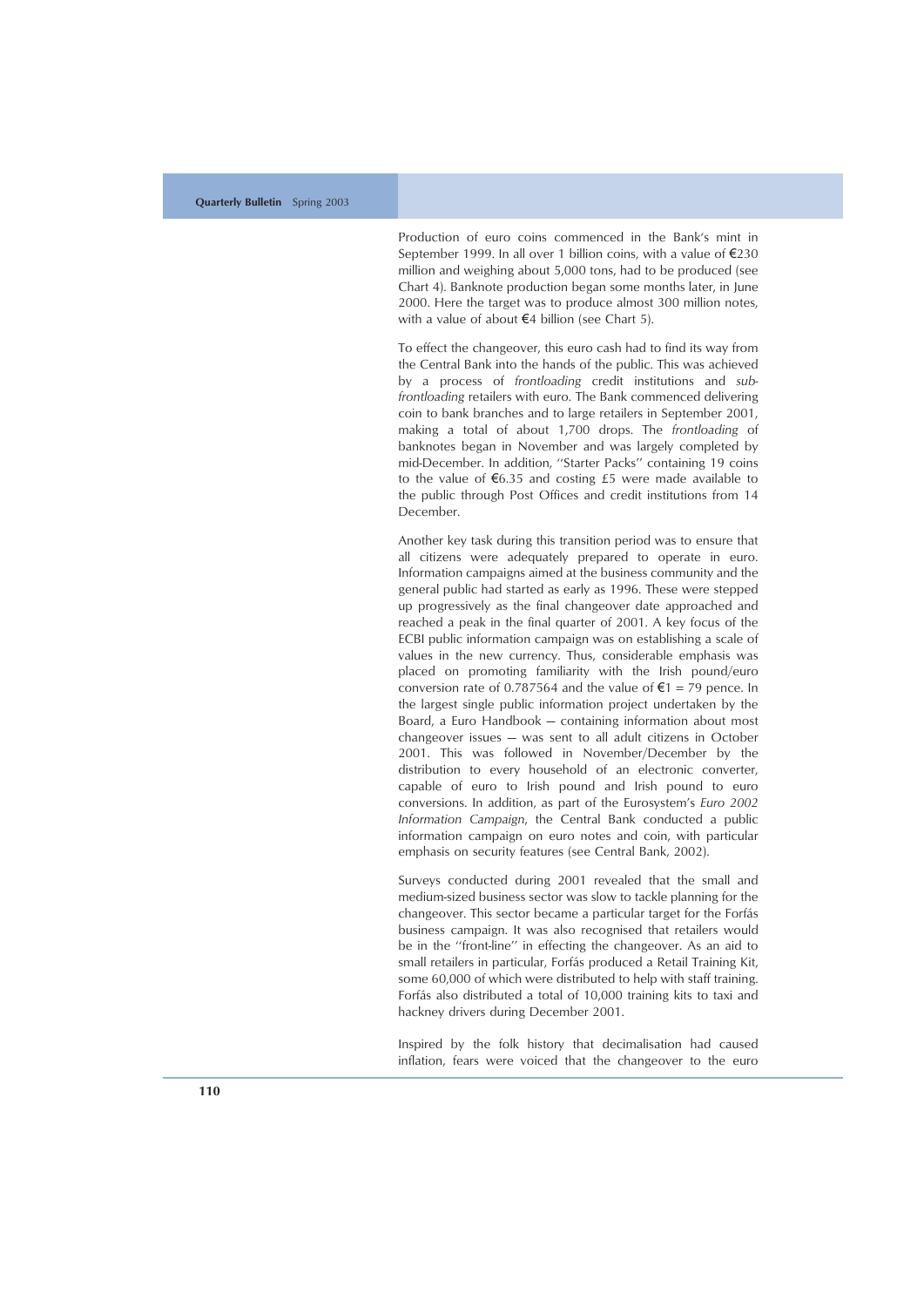would also be inflationary. Two main reasons for this were put forward: first, that costs associated with the changeover would be passed on to consumers; second, that prices would be rounded up on conversion from Irish pounds to euro. In order to combat these fears, the Office of the Director of Consumer Affairs (ODCA) introduced a national code of practice on the changeover. Firms who signed up to this code were entitled to display its logo and promised not to seek any advantage from the changeover in the form of unwarranted price increases.

## **8. Saying Goodbye to the Irish Pound**

According to outside commentators, the final changeover to the euro in Ireland took place quickly and was remarkably smooth (Bank of England, 2002; Bie, 2002). The cash changeover began on 1 January 2002, when euro notes and coin became legal tender. ATM conversion had commenced overnight and about 85 per cent of ATMs were dispensing euro that day. The Central Bank provided a cash exchange service at its Dame Street office and was the only bank in Ireland open on 1 January. Demand for the service far outstripped expectations and by mid-morning a long queue had formed. Long queues became the order of the day in the commercial banks during the following week also, as the general public displayed an eagerness to exchange their Irish pound cash for euro. Within a week, almost 90 per cent of cash transactions were being carried out in euro and the cash changeover was virtually complete for the general public. The rapid switch to euro by the public meant that Irish cash flowed back to banks more quickly than anticipated. Returning this cash to the Central Bank presented an even greater logistical challenge than the distribution of euro, as it was difficult to predict when, where and in what quantities the Irish pound would be lodged to banks. Given their greater value, precedence was given to the return of Irish pound notes and stories of bank branches being cluttered with bags of Irish coin abound.

The total value of Irish pound banknotes in circulation on 31 December 2001 was  $\epsilon$ 4,343.8 million, while total coin was valued at  $\epsilon$ 387.9 million. The withdrawal operation worked efficiently and by 14 January 2002 some 56 per cent of the banknote circulation had been returned to the Central Bank. This figure rose to 83.4 per cent by 9 February, when the Irish pound lost its legal tender status. Coin withdrawal was noticeably slower, with some 45 per cent of the total value of coin withdrawn by 9 February.<sup>21</sup>

<sup>21</sup> By January 2003, €456 million in Irish pound banknotes and coin of all issues was still outstanding. In line with an agreed accounting practice for Eurosystem countries, this was reclassified from currency in circulation to other liabilities at that time. The Central Bank, however, will continue indefinitely to give value in euro for Irish pound banknotes and coin.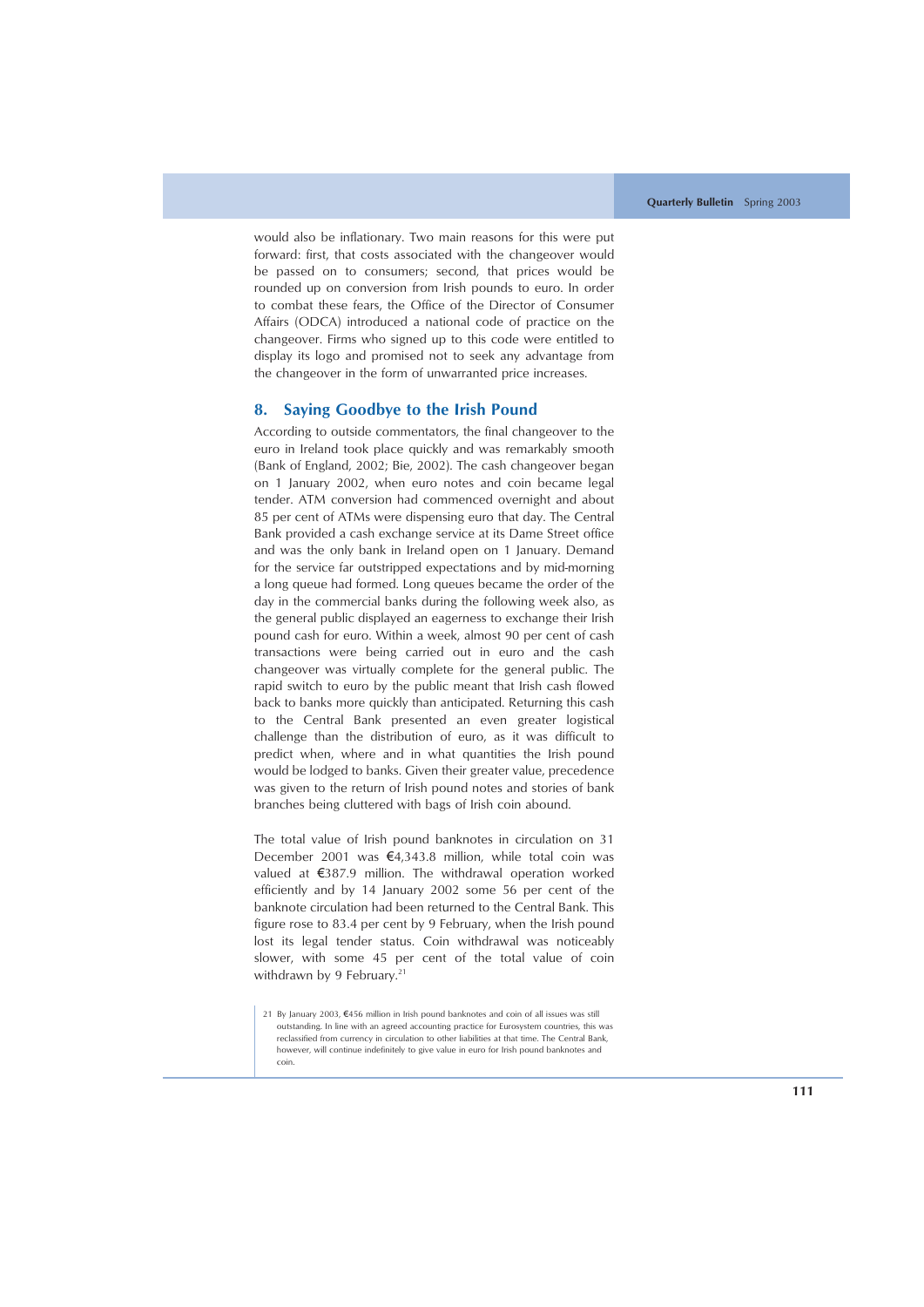Details of the reflow of banknotes are shown in Chart 6. The most frequently used notes  $-$  £10, £20 and £50  $-$  flowed back most rapidly, as having been spent with retailers these were quickly lodged at bank branches. The £100 note was slow to return initially, but speeded up as cash savings were gradually converted. However, almost 15 per cent of these were still outstanding at end-April. Over one-third of £5 notes issued failed to return but, as the lowest value denomination, a high proportion of these may have been kept as souvenirs of the Irish pound.

#### Chart 6



**Irish Pounds Outstanding**

In order to facilitate the reflow of Irish pounds, credit institutions agreed not to charge retailers for lodging Irish pound banknotes and coin during the dual circulation period and for a short time thereafter. In return, the Central Bank paid a lodgement fee to credit institutions according to the value of notes and number of full bags of coin returned.

Did the cash changeover cause inflation to rise? Certainly, Irish inflation rose — from 1.6 per cent in 1999 to 4.6 per cent in 2002 — and many blame the introduction of the euro for this. The truth is that a range of factors contributed to the rise in prices over this period and it is difficult, if not impossible, to single out the euro's contribution. A study commissioned by Forfás found that the changeover to the euro did not appear to lead to increased inflation at the aggregate level and that there was no evidence of widespread "euro-profiteering" (Forfás, 2002). More rapid price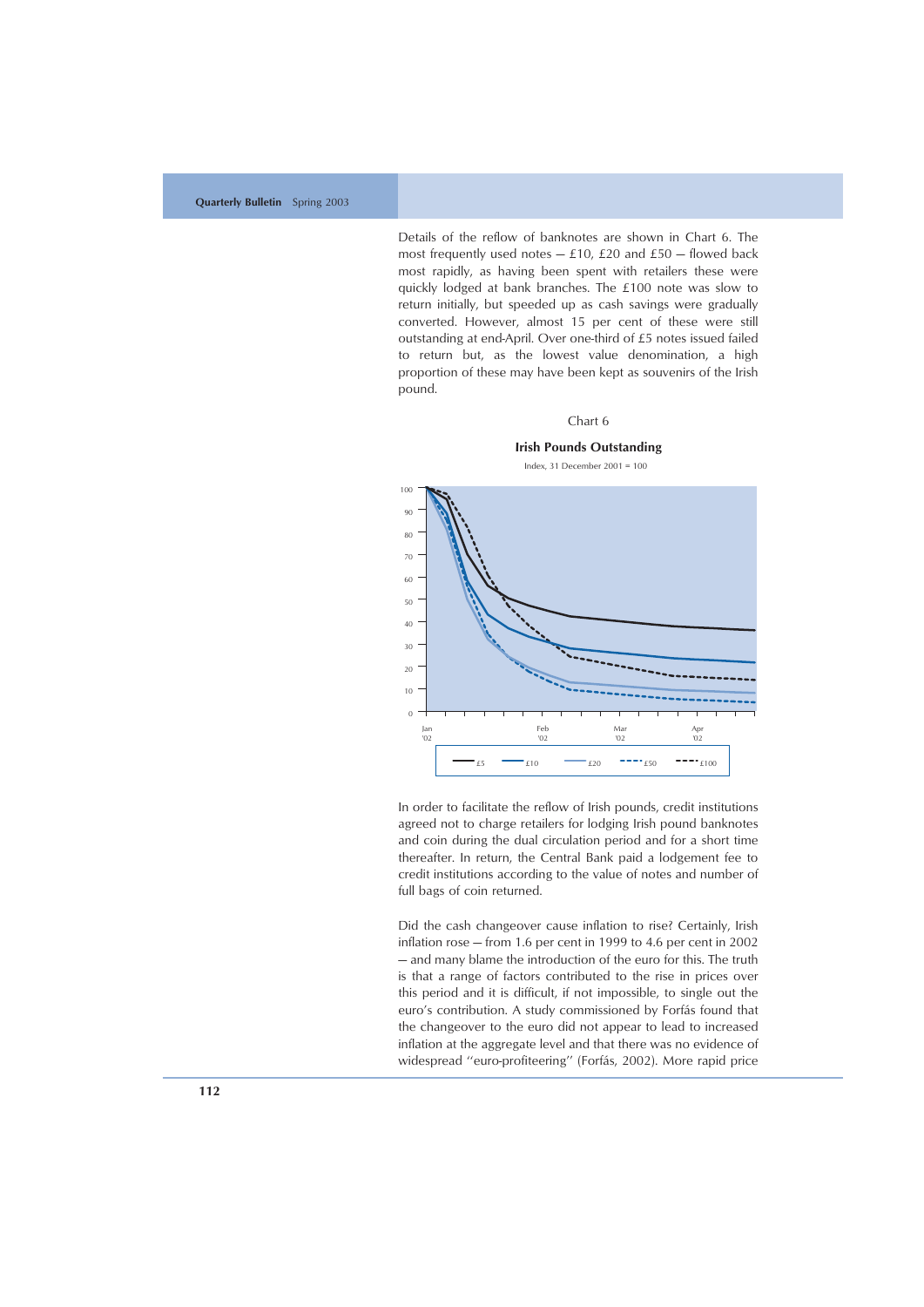increases were identified in a number of sectors — largely services or non-tradeables — but, while these provide anecdotal material, their impact on the overall price level was not large. If the euro did have a role in causing higher inflation, it may be its weakness on foreign-exchange markets up to early 2002, rather than its physical introduction and the repricing of goods and services to euro, which should bear most of the blame. Given that Ireland is more open than most other euro-area economies and has a higher proportion of trade with the US and the UK — Ireland has roughly twice as much trade with the US and three times as much with the UK as is generally the case for the rest of the euro area (Kelly and Golden, 2001) — the euro's weakness might be expected to have had a larger impact on inflation here than elsewhere. Now that the euro has strengthened, it may have a positive effect in dampening future price increases. Perhaps with EMU, as with the EMS, the benefits in terms of price stability will just take a little longer than expected to materialise.

## **References**

- Ahern, B. (1993), 'An Irish Perspective' in Paul Temperton (Ed.) *The European Currency Crisis*, (Cambridge: Probus Publishing Company).
- Baker, T., J. Fitzgerald and P. Honohan (1996), *Economic Implications for Ireland of EMU,* (Dublin: The Economic and Social Research Institute) Policy Research Series No. 28.
- Bank of England (2002), *Practical Issues Arising from the Euro*, May.
- Barry, F. (1997), 'Dangers for Ireland of an EMU without the UK: Some Calibration Results', *Economic and Social Review,* Vol. 28, No. 4.
- Bie, U. (2002), 'From Irish Pounds to Euro', Danmarks Nationalbank, *Monetary Review, 2*nd Quarter.
- Bradley, J. (1977), 'Lags in the Transmission of Inflation', *Economic and Social Review,* Vol. 8, No. 2.
- Brennan, J. (1931), 'The Currency System of the Irish Free State', Paper read to the *Statistical and Social Inquiry Society of Ireland,* 5 March.
- Central Bank of Ireland (1979), 'A Guide to the Arithmetic of the EMS Exchange-Rate Mechanism', *Autumn Quarterly Bulletin*.
- Central Bank of Ireland (1995), 'The Path to Economic and Monetary Union', *Annual Report*.
- Central Bank of Ireland (1998), 'Establishment of the European System of Central Banks and of the European Central Bank', *Autumn Quarterly Bulletin*.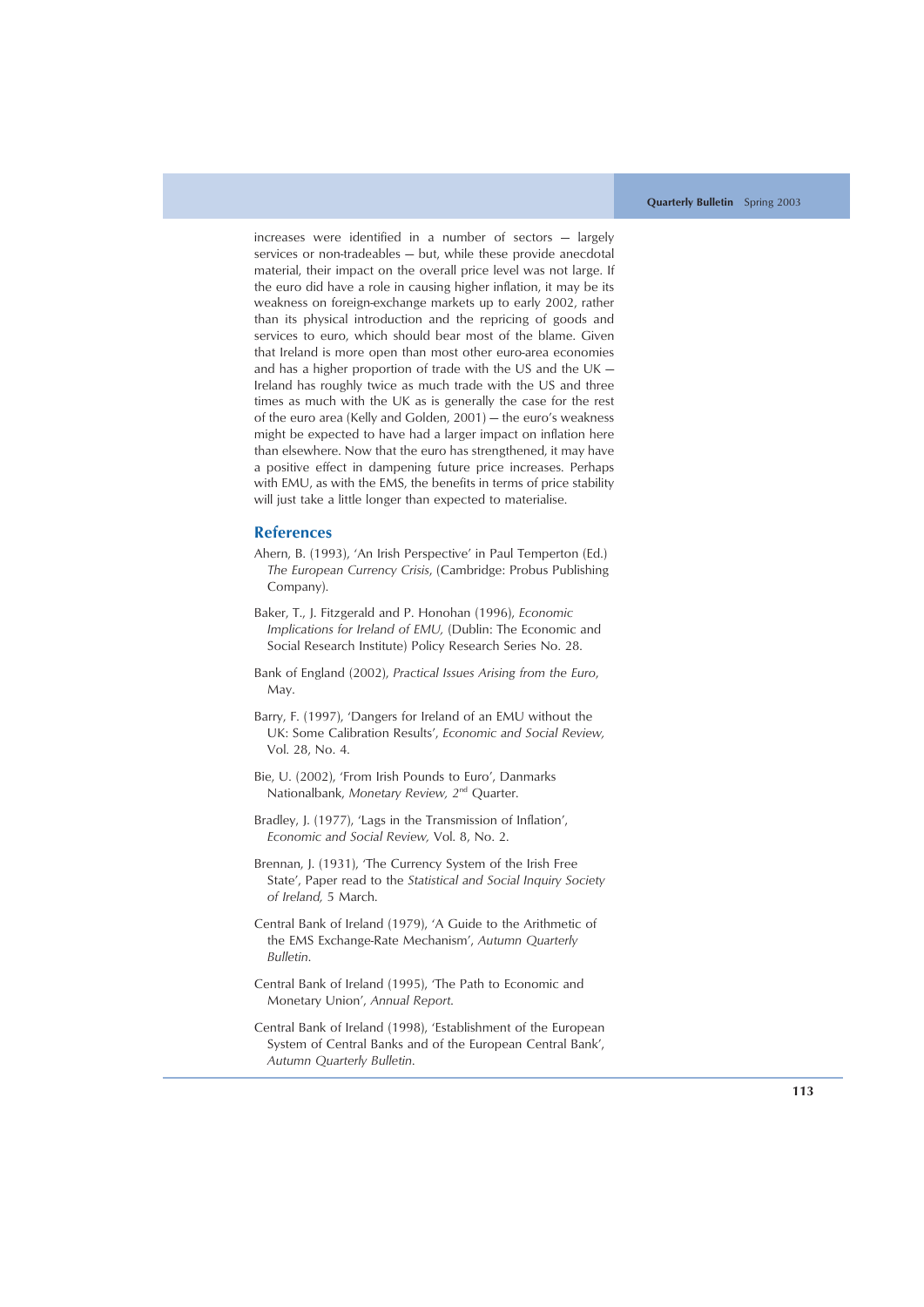| Central Bank of Ireland (2001), 'The Cash Changeover to the<br>Euro in 2002', Autumn Quarterly Bulletin.                                                                                |
|-----------------------------------------------------------------------------------------------------------------------------------------------------------------------------------------|
| Central Bank of Ireland (2002), Annual Report 2001, June.                                                                                                                               |
| Doherty, J. (1993), 'The Evolution of Central Banking in Ireland',<br>Central Bank of Ireland, Summer Quarterly Bulletin.                                                               |
| Doyle, M. (1992), 'European Monetary Union: An Irish<br>Perspective', Central Bank of Ireland, Spring Quarterly<br>Bulletin.                                                            |
| The Economist (1942), 8 August.                                                                                                                                                         |
| Eichengreen, B. (1993), 'European Monetary Unification',<br>Journal of Economic Literature, Vol. 31.                                                                                    |
| Euro Changeover Board of Ireland (2000), The Introduction of<br>the Euro: Ireland's Cash Changeover Plan for 2002, April.                                                               |
| Euro Changeover Board of Ireland (2002), Fourth Annual<br>Report, April.                                                                                                                |
| Fitzgerald, J. and P. Honohan (1997), 'EMU – Reaching a<br>Narrow Verdict', Irish Banking Review, Spring.                                                                               |
| Forfás (2002), Comparative Consumer Prices in the Eurozone<br>and Consumer Price Inflation in the Changeover Period, June.                                                              |
| Geary, P. (1976), 'World Prices and the Inflationary Process in a<br>Small Open Economy - the Case of Ireland', Economic and<br>Social Review, Vol. 7, No. 4, July.                     |
| Geary, P. and C. McCarthy (1976), 'Wage and Price<br>Determination in a Labour Exporting Economy: The Case of<br>Ireland', European Economic Review, Vol. 8, No. 3.                     |
| Geary, R.C., E.W. Henry and J. Pratschke (1970), 'The Recent<br>Price Trend in Ireland', Economic and Social Review, April.                                                             |
| Honohan, P. (1995), 'Currency Board or Central Bank? Lessons<br>from the Irish Pound's Link with Sterling, 1928-79', Centre for<br>Economic Policy Research, Discussion Paper No. 1040. |
| Kelly, J. (1993), 'The Development of Money and Foreign-<br>Exchange Markets in Ireland', Central Bank of Ireland,<br>Summer Quarterly Bulletin.                                        |
| Kelly, J. and B. Golden (2001), 'Trade Weighted<br>Competitiveness Indicators for Ireland', Central Bank of<br>Ireland, Winter Quarterly Bulletin.                                      |
| Lane, P. (1997), 'EMU: Macroeconomic Risks', Irish Banking<br>Review, Spring.                                                                                                           |
| McArdle, P. (1994), 'How many Currencies does Europe<br>need?', Kenmare Economic Policy Conference, 14-16                                                                               |

October.